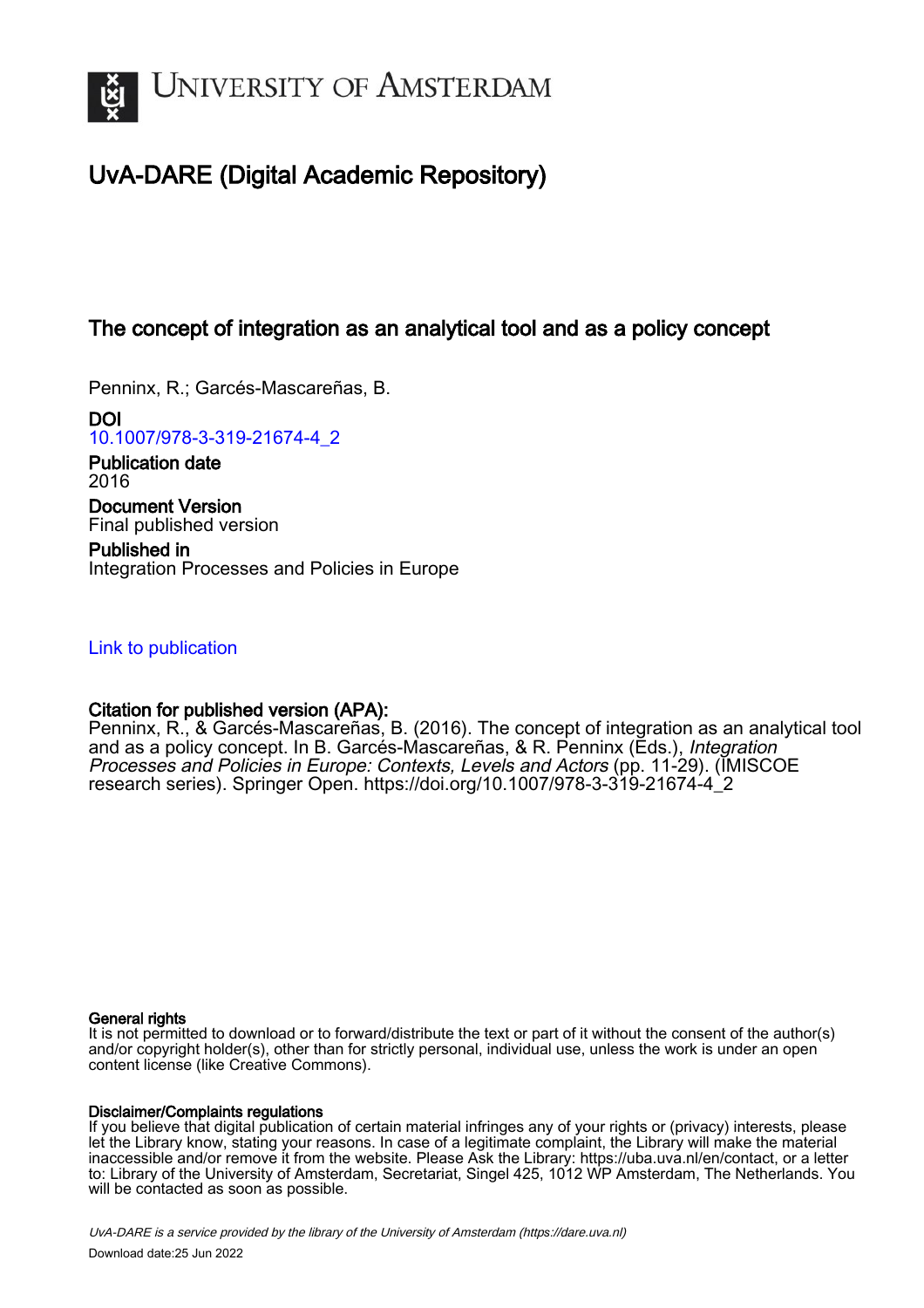## **Chapter 2 The Concept of Integration as an Analytical Tool and as a Policy Concept**

 **Rinus Penninx and Blanca Garcés-Mascareñas** 

#### **Introduction**

 The term integration refers to the process of settlement, interaction with the host society, and social change that follows immigration. From the moment immigrants arrive in a host society, they must "secure a place" for themselves. Seeking a place for themselves is a very literal task: Migrants must find a home, a job and income, schools for their children, and access to health facilities. They must find a place in a social and cultural sense as well, as they have to establish cooperation and interaction with other individuals and groups, get to know and use institutions of the host society, and become recognized and accepted in their cultural specificity. Yet, this is a two-way process. The host society does not remain unaffected. The size and composition of the population change, and new institutional arrangements come into existence to accommodate immigrants' political, social, and cultural needs.

The scientific study of the process of settlement of newcomers in a host society has a long history. Popularized by the Chicago School of urban sociology in the early twentieth century, it has been approached from different perspectives and using a variety of concepts. A first area of variation has to do with the object of study. Whereas some researchers have focused primarily or solely on the newcom-

R. Penninx  $(\boxtimes)$ Universiteit van Amsterdam, Amsterdam, The Netherlands e-mail: [m.j.a.penninx@uva.nl](mailto:m.j.a.penninx@uva.nl)

 B. Garcés-Mascareñas GRITIM, Universitat Pompeu Fabra (UPF), Barcelona, Spain e-mail: [blanca.garces@upf.edu](mailto:blanca.garces@upf.edu)

 $\odot$  The Author(s) 2016 11 B. Garcés-Mascareñas, R. Penninx (eds.), *Integration Processes and Policies in Europe*, IMISCOE Research Series, DOI 10.1007/978-3-319-21674-4\_2

We thank Christina Zuber for her useful comments on earlier drafts of this chapter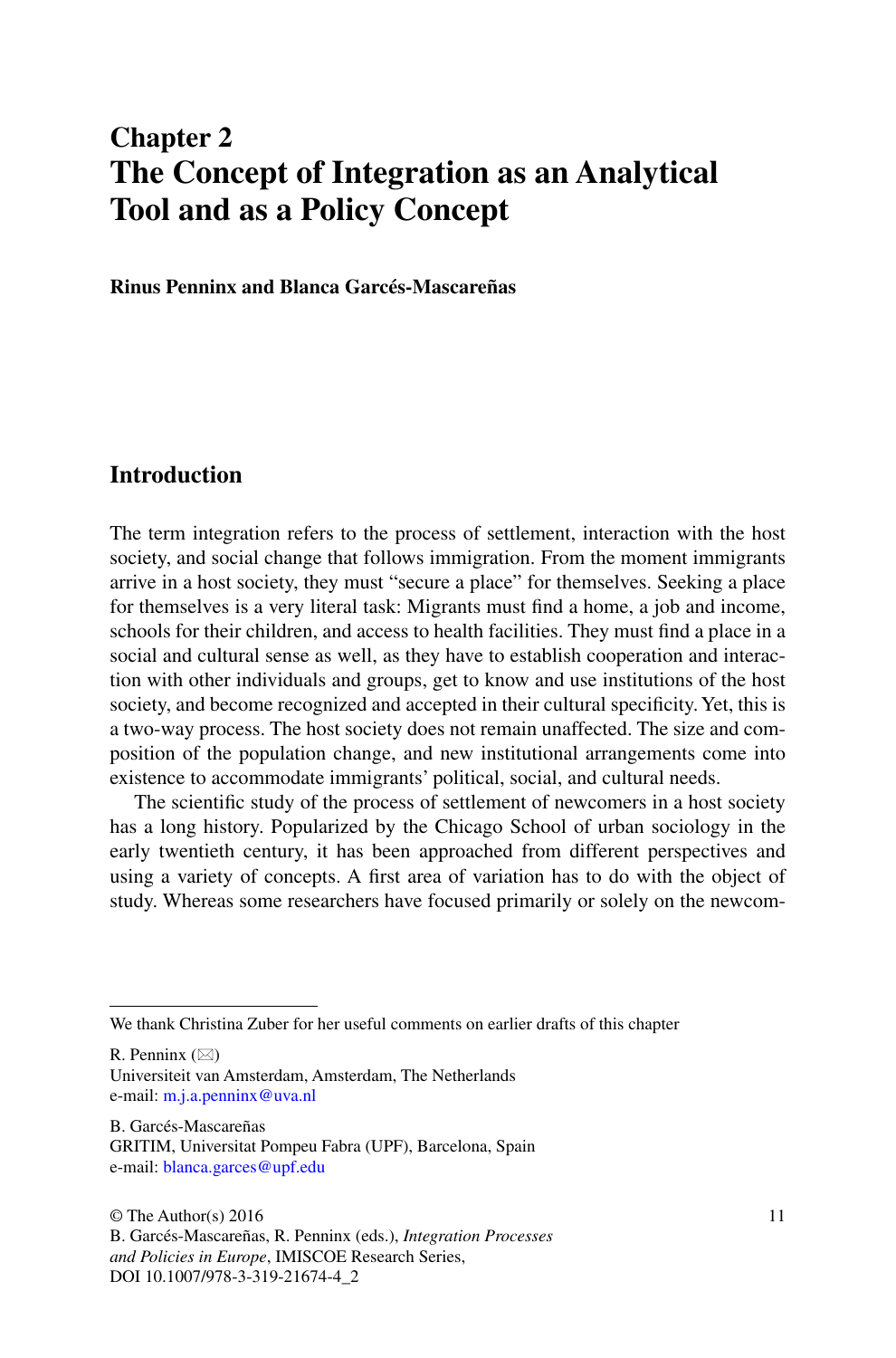ers and (changes in) their ideas and behaviour, others have concentrated instead on the receiving society and its reactions to newcomers. A second area of differentiation lies in the dimensions of the process of settlement that are considered. Whereas some researchers have examined the legal and political dimensions of becoming part of a host society (e.g., legal residence, citizenship, and voting rights), others have concentrated on the socio-economic dimension (e.g., immigrants' access to health care, education, housing, and the labour market) or on cultural-religious aspects. Finally, the level of analysis has varied from that of individual newcomers and collective groups of newcomers and civil society to the institutional level, with questions being asked such as whether immigrant collectives have established their own institutions in the new society and, conversely, to what extent and how have institutions of the receiving society reacted to newcomers. While concepts such as adaptation, acculturation, and assimilation have tended to be focused on the cultural dimension of immigrants' settlement, others, such as accommodation, incorporation, and inclusion/exclusion, have shifted the focus to the host society and concentrated on the legal-political and socio-economic dimensions.

 All of these approaches and concepts are highly contested within the academic literature. As for any term that stems from policy documents and debates, their definitions and the related discussions have been highly normative in nature. In relation to the concept of integration, the major point of criticism is the fact that it continues to assume—as did the old conception of assimilation—that immigrants *must* conform to the norms and values of the dominant majority in order to be accepted. This assumption elevates a particular cultural model, in the USA that of middle-class, white Protestants of British ancestry, and in many European countries that of a collectively claimed national language, culture, and tradition; a model that expresses the normative standard towards which immigrants should aspire and by which their deservingness of membership should continuously be assessed.

 Integration is presented not only as a must but also as a straight-line process. Again, informed by policy discourses and policy goals, many studies of immigrant integration assume a more or less linear path along which the minority group is supposed to change almost completely while the majority culture is thought to remain the same. Nonetheless, as Lindo  $(2005, 11)$  observes, taking integration as a selfevident and inescapable process ignores that the 'complex interplay of culturation, identification, social status and concrete interaction patterns of individuals may produce many different "outcomes", much more varied in fact than a more or less linear shift from "immigrant" to "host" ways of doing things'.

 Finally, the mainstream into which immigrants are expected and said to merge is seldom clearly defined (Favell [2003](#page-19-0); Waldinger 2003). Some scholars argue that the concept of integration continues to adhere to an essentially functionalist vision of society in which immigrant success is still charted against a set of taken-for-granted mainstream norms bounded by the notion of a host society as a wholly self- contained unit of social processes (Gibney and Hansen [2005 \)](#page-18-0). Similarly, Joppke and Morawska  $(2003, 3)$  observe that this concept 'assumes a society composed of domestic individuals and groups (as the antipode to "immigrants") which are integrated normatively by a consensus and organizationally by a state'. More recently, in the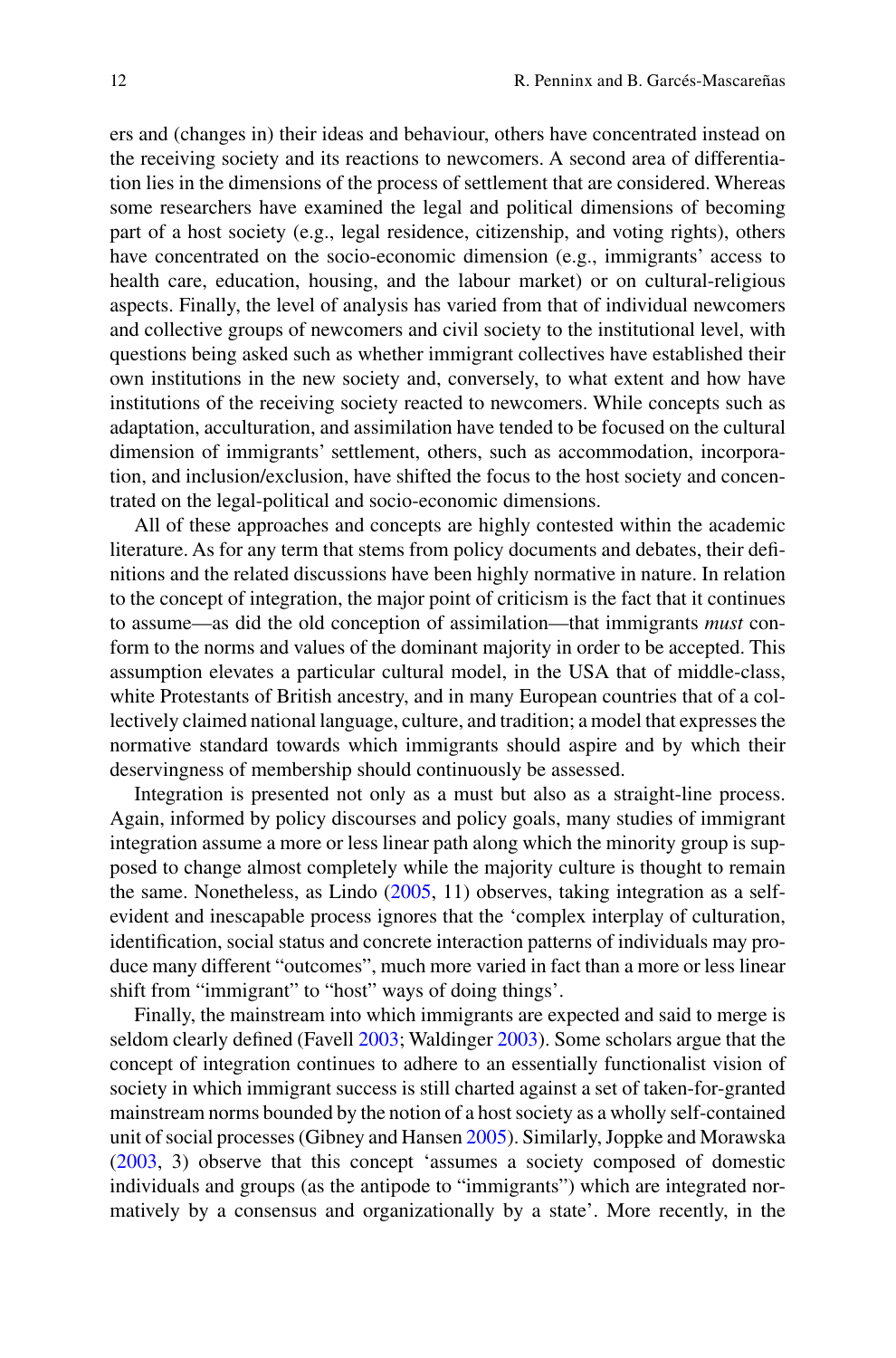Dutch context, Schinkel (2010) coincides to note that the very notion of *society* is problematic, as it implies the existence of a more or less homogeneous and cohesive social environment in which only certain types of people—namely migrants—need to integrate.

 Despite being a contested concept, integration continues to be central in many studies and debates on the settlement of newcomers in host societies. In Europe, several authors have attempted to strip the concept of its normative character and build a more open and analytical definition (Hoffmann-Novotny [1973](#page-18-0); Esser 1980; Heckmann [1981](#page-18-0), [2015](#page-18-0); Penninx [1989](#page-18-0), [2005](#page-18-0); Bommes [2012](#page-17-0)). Esser (2004, 46) defines integration as 'the inclusion [of individual actors] in already existing social systems'. For Heckmann  $(2006, 18)$ , integration is 'a generations lasting process of inclusion and acceptance of migrants in the core institutions, relations and statuses of the receiving society'. According to Bommes  $(2012, 113)$ , 'the problem of migrant assimilation refers to no more (and no less) than the conditions under which they succeed or fail to fulfi l the conditions of participation in social systems'. In order to work or to gain access to goods, education, rights, and social welfare, Bommes (ibid.) argues, every individual must have some knowledge of what it means to work or how to behave as a patient, a client, a pupil, a student, or an applicant. From this perspective, there is no alternative to integration.

 Interestingly, all of these approaches have in common the assumption that actors (immigrants in this case) are partially engaged in multiple autonomous and interdependent fields or systems. This implies a shift away from a holistic approach that conceptualizes integration into a taken-for-granted reference population—the "core culture" or national society as a whole—towards a disaggregated approach that considers not only multiple reference populations but also distinct processes occurring in different domains (Brubaker  $2001$ , 542–544). For instance, Esser  $(2001, 16)$ refers to four dimensions: culturation (similar to socialization), placement (position in society), interaction (social relations and networks), and identification (belonging). Similarly, Heckmann and Schnapper (2003) distinguish between structural integration, cultural integration (or acculturation), interactive integration, and identificational integration. From this perspective, integration dynamics and tempos are viewed as different for each dimension, and processes of structural marginalization and inequality become key.

 In line with these more recent approaches to the concept of integration, this chapter aims to set up an analytical framework for the study of integration processes and policies. For this purpose, we focus in the first part on the concept of integration, introducing an open non-normative analytical definition and identifying the main dimensions, parties involved, levels of analysis, and other relevant factors such as time and generations. In the second part, we define integration policies and propose a distinction between policy frames and concrete policy measures as well as a shift from government to governance in order to account for the complex, multi-layered, and often contradictory character of integration policies. The conclusion returns to the concepts of integration and integration policies and suggests lines for further research.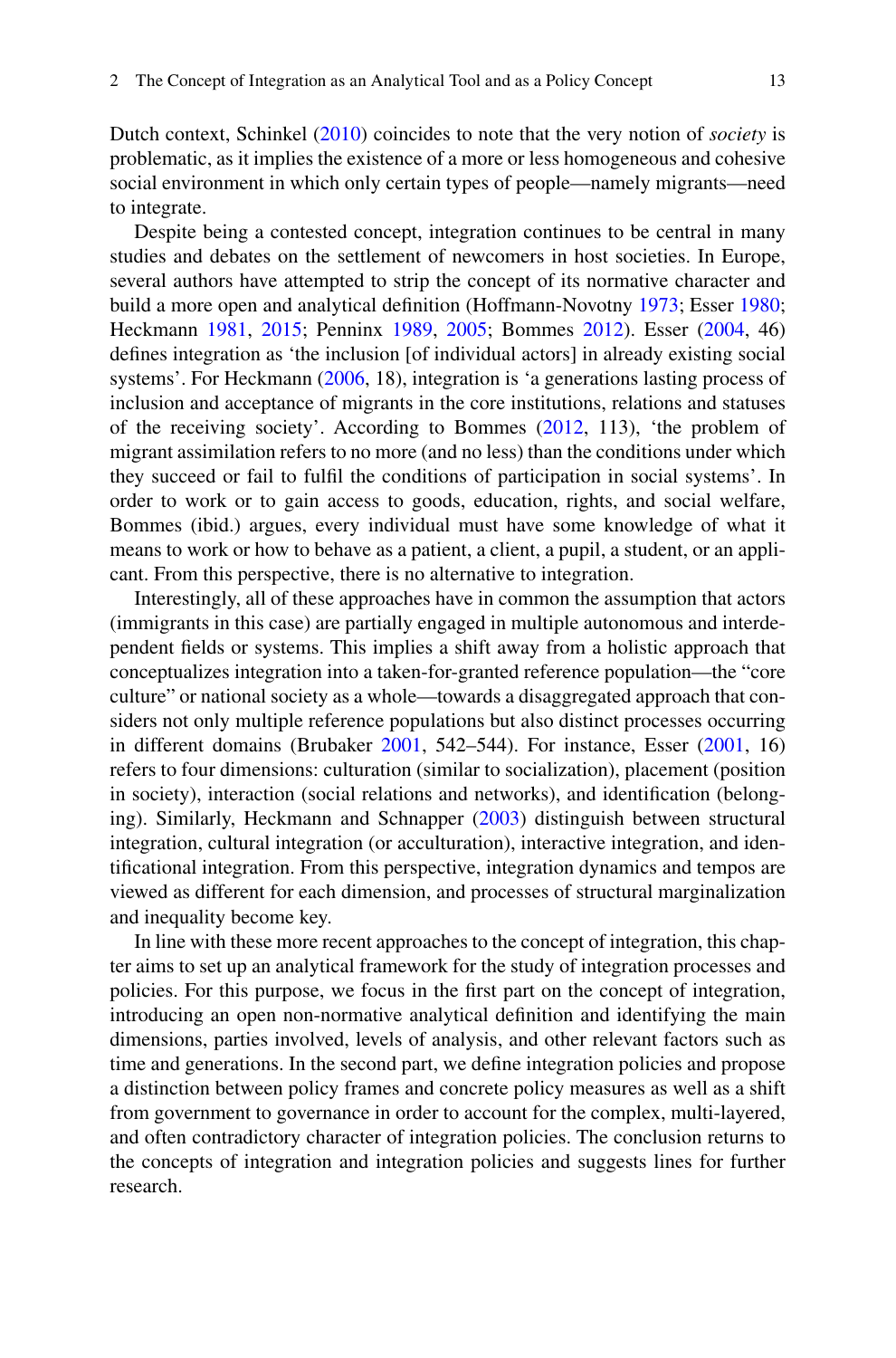#### **The Study of Integration Processes 1**

#### *A Defi nition of the Concept*

We define integration as "the process of becoming an accepted part of society". This elementary definition is intentionally open in two regards. First, it emphasizes the process character of integration rather than defining an end situation. Second, in contrast to the normative models developed by political theorists, it does not specify beforehand the degree of or even the particular requirements for acceptance by the receiving society. This makes the definition highly useful for empirical study of these processes. Measuring the degree of becoming an accepted part of society will allow us to capture the diversity of (stages of) the process. We do need to specify within this basic definition what should be measured; that is, what are the indicators of integration and where might we find them.

#### *Three Dimensions*

The basic definition of integration encompasses *three analytically distinct dimensions* in which people may (or may not) become an accepted part of society: (i) the legal-political, (ii) the socio-economic, and (iii) the cultural-religious. As pointed out by Entzinger (2000), these dimensions correspond to the three main factors that interplay with immigration and integration processes: the state, the market, and the nation. Focusing on these dimensions instead of the ones mentioned earlier (e.g., culturation, placement, interaction, and identification) allows us to shift the focal point from immigrants to their relationship with a host society. The question is not only what immigrants do, with whom do they interact, and how do they identify themselves, but as much whether they are accepted and how they are positioned in each of our three dimensions.

 The *legal-political* dimension refers to residence and political rights and statuses. The basic question here is whether and to what extent are immigrants regarded as fully-fledged members of the political community. The position of an immigrant or the "degree of integration" has two extreme poles. One of these is the position of the irregular immigrant who is not part of the host society in the legal-political sense, though perhaps being integrated in the other two dimensions. The other is the position of the immigrant who is (or has become) a national citizen. In between there is enormous variety, which has increased in recent decades as a consequence of attempts of European states to "regulate" international migration and the new statuses and rights stemming from the EU migration regime (among others, EU nationals versus third-country nationals or "TCNs").

<sup>&</sup>lt;sup>1</sup> This section expands on Penninx [2005](#page-18-0) and 2007.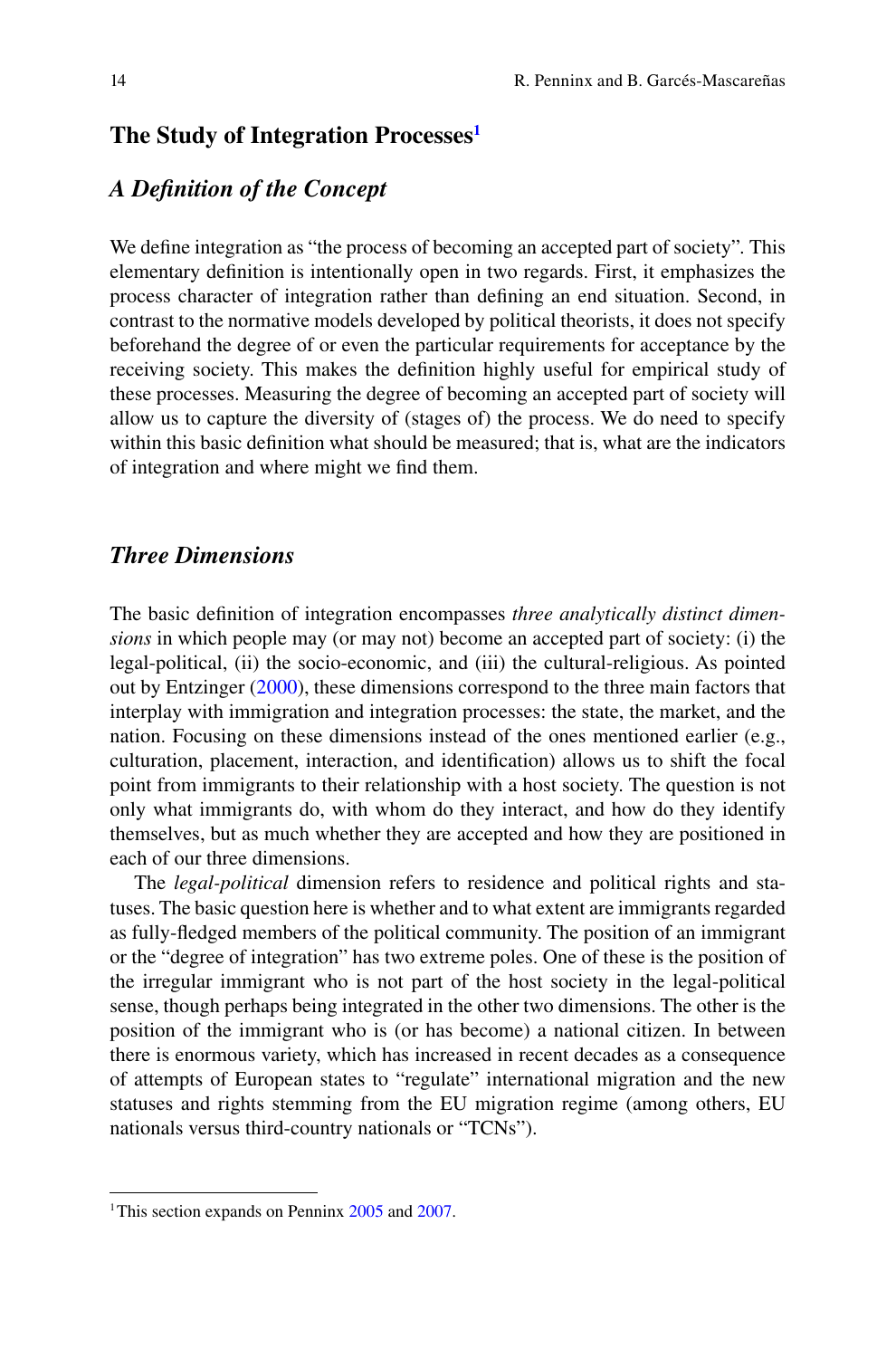The *socio-economic* dimension refers to the social and economic position of residents, irrespective of their national citizenship. Within this dimension, the position of immigrants can be analysed by looking at their access to and participation in domains that are crucial for any resident. Do immigrants have equal access to institutional facilities for finding work, housing, education, and health care? Do they use these facilities? What is the outcome of immigrants' participation compared to that of natives with the same or comparable qualifications? Since needs and aspirations in these domains are relatively universal (basic needs are largely independent of cultural factors), access to and participation of immigrants and natives in these areas can be measured comparatively. The outcomes, particularly when they are unequal, provide useful inputs for policies.

 The *cultural-religious* dimension pertains to the domain of *perceptions and practices* of immigrants and the receiving society as well as their reciprocal reactions to difference and diversity. If newcomers see themselves as different and are perceived by the receiving society as culturally or religiously different, they may aspire to acquire a recognized place in these respects. For their part, the receiving society may or may not accept cultural or religious diversity. Here again we find two extremes. At one extreme, new diversity may be rejected and immigrants required to adapt and assimilate into mono-cultural and mono-religious societies. At the other extreme, ethnic identities, cultures, and worldviews may be accepted on an equal level in pluralistic societal systems. Between these two extremes again are many in-between positions, such as accepting certain forms of diversity in the private realm but not, or only partly, in the public realm.

This third dimension, and the specific positions of immigrants and immigrant groups, is more difficult to measure, basically for two reasons. Firstly, it is less about objective differences and diversity (ethnic, cultural, and religious) than about perceptions and reciprocal normative evaluations of what is defined as different and the consequences of such categorizations. Categorizations may become stereotypes, prejudices, and ultimately part of immutable racist ideologies. Moreover, the basis of categorizations may change. For example, in the guest worker period (1960– 1975), the fact that an increasing share of immigrant workers were Muslims was not seen as relevant. It was only from the 1990s forward that such migrants and their families were categorized as coming from Muslim countries. Secondly, categorizations and reciprocal perceptions manifest differently at different levels (i.e., at the individual, collective, and institutional levels), and their consequences may also differ. If contacts between individuals are coloured by prejudice, interactions may be uncomfortable but have a limited impact. Yet, at the institutional level, if employers base their recruitment of workers on stereotyped or prejudiced perceptions and procedures, the consequences for individual immigrants may be quite negative.

 It is important to realize that these three dimensions are not fully independent of one another. The legal-political dimension may condition the socio-economic and the cultural-religious dimensions (represented by arrows in Fig. [2.1 \)](#page-6-0). From the perspective of individual immigrants, factors such as illegal residence, extended uncertainty about future residence rights (compounded in the case of asylum seekers by long-term dependence on charity or the state), and lack of access to local and/or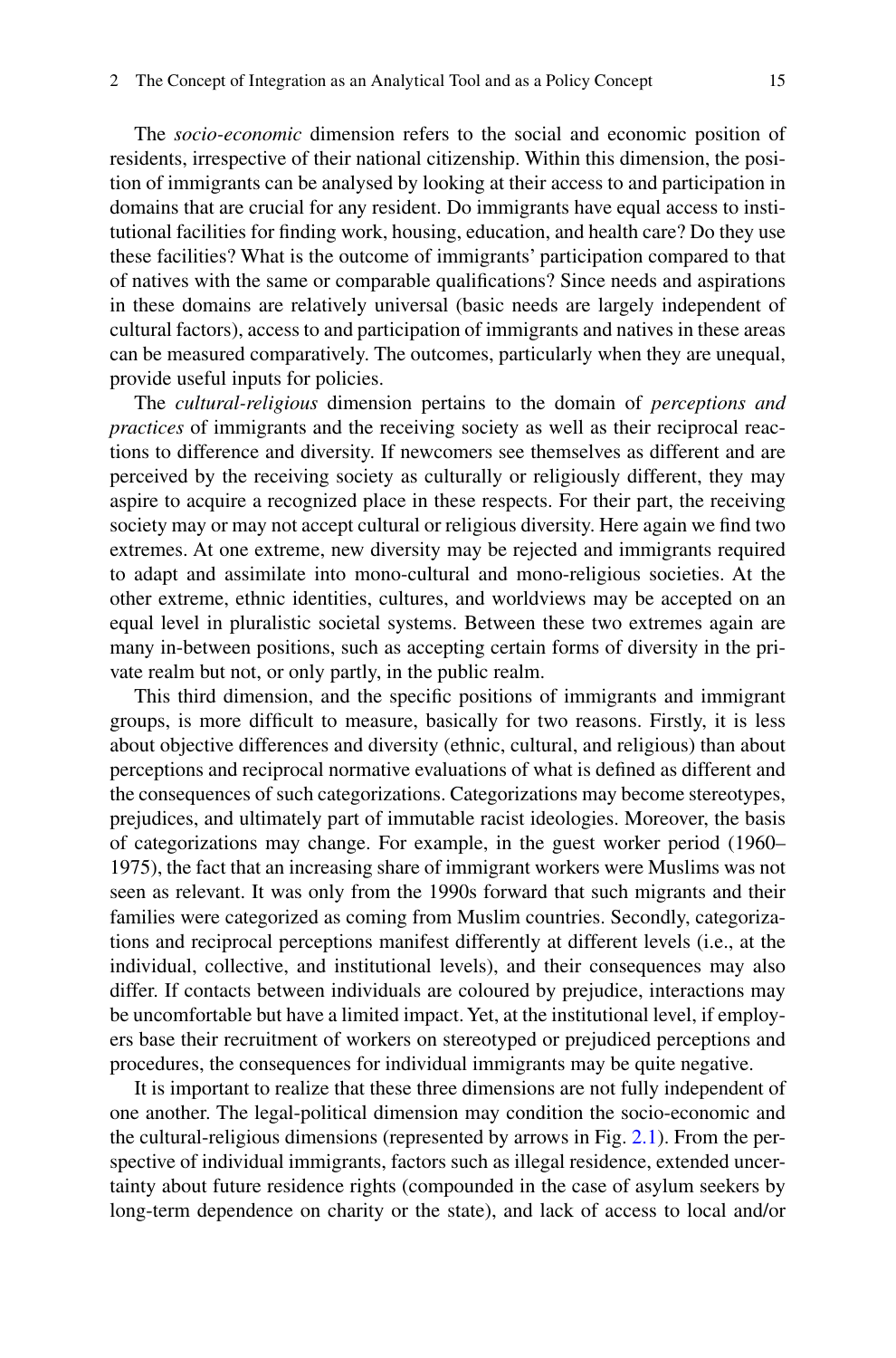<span id="page-6-0"></span>national political systems and decision-making processes have negative implications for opportunities and participation in the socio-economic and political realms. From the perspective of the receiving society, exclusionary policies are an expression of a general perception of immigrants as outsiders, which inevitably adversely affects immigrants' integration. The cultural-religious dimension may similarly impact the socio-economic dimension (represented by another arrow in Fig. 2.1). For example, negative perceptions of certain immigrants may lead to prejudice and discrimination by individuals, organizations, or institutions in the receiving society, and this may reduce immigrants' opportunities—even if access is legally guaranteed—in domains such as housing, education, health care, and the labour market.

#### *Two Parties*

Having defined the dimensions of the process of integration of newcomers into an established society and how to measure them, the next question is *who* are the relevant parties involved? Firstly, there are the *immigrants themselves* , with their varying characteristics, efforts, and degrees of adaptation (the left part of Fig.  $2.1$ ). Secondly, we find the *receiving society*, with its characteristics and reactions to



 **Fig. 2.1** A heuristic model for the empirical study of integration processes (Source: Authors)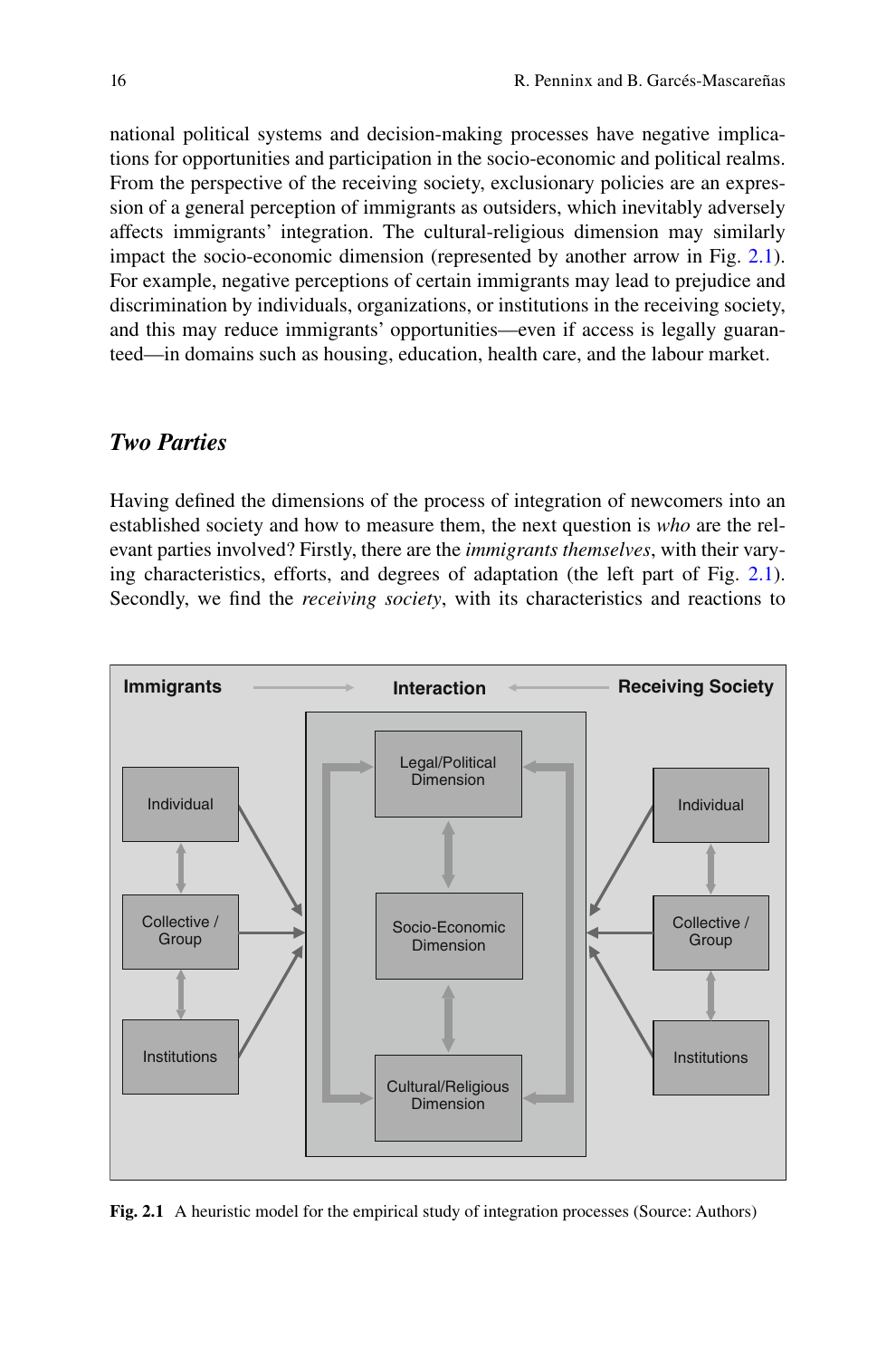newcomers (the right part of Fig. [2.1](#page-6-0)). It is the interaction between the two, however, that determines the direction and the temporal outcomes of the integration process. However, these two "partners" are fundamentally unequal in terms of power and resources. The receiving society, especially its institutional structure and reaction to newcomers, is far more decisive for the outcome of the process than the immigrants themselves are.

#### *Three Levels and Indicators*

 Processes of immigrants' integration take place and can be measured at different levels. The first level is that of *individuals*, both migrants and natives of the receiving society. For the first dimension, immigrants' integration at the individual level can be measured in terms of their legal status and political participation. For the second dimension, we can look at their socio-economic integration and position in the "hard" domains of housing, work, education, and health. For the third dimension, we would measure their identification with a specific cultural-religious group and with the receiving society, as well as their cultural and religious practices and how these are valued. In our conceptual definition of integration, we should also measure the attitudes and behaviour (or acceptance) of native individuals towards newcomers and the consequences of these.

 The second level is that of *organizations* . There are the organizations of immigrants, which mobilize resources and ambitions of the group. These organizations may be strong or weak; they may orient themselves primarily towards (certain aspects of participation in) the receiving society or to specific cultural and religious needs of the group. They may become an accepted part of civil society—and a potential partner for integration policies—or isolate themselves or be excluded by the host society. There are also organizations of the receiving society. Their extent of openness to newcomers, their perceptions of and behaviour towards individual immigrants, and their organizations might be of crucial importance for immigrants' integration. Research has shown, for example, that with the absence of governmental integration policy in Germany until 2002, nongovernmental organizations (NGOs), particularly trade unions and churches, played a crucial role in the integration processes of guest workers and their families (Penninx and Roosblad 2000).

 The third level is that of *institutions* , understood as standardized, structured, and common ways of acting in a socio-cultural setting. Two kinds of institutions are of particular relevance. The first are the general public institutions of the receiving society in the three dimensions: institutional arrangements of the political system; institutional arrangements in the labour market, housing, education, and public health; and institutional arrangements for cultural and religious diversity. Laws, regulations, and executive organizations, but also unwritten rules and practices, are part of these institutions. Though general institutions are supposed to serve all citizens in an equal manner, they may impede access or equitable outcomes for immigrants. They may exclude immigrants formally, either completely—as does the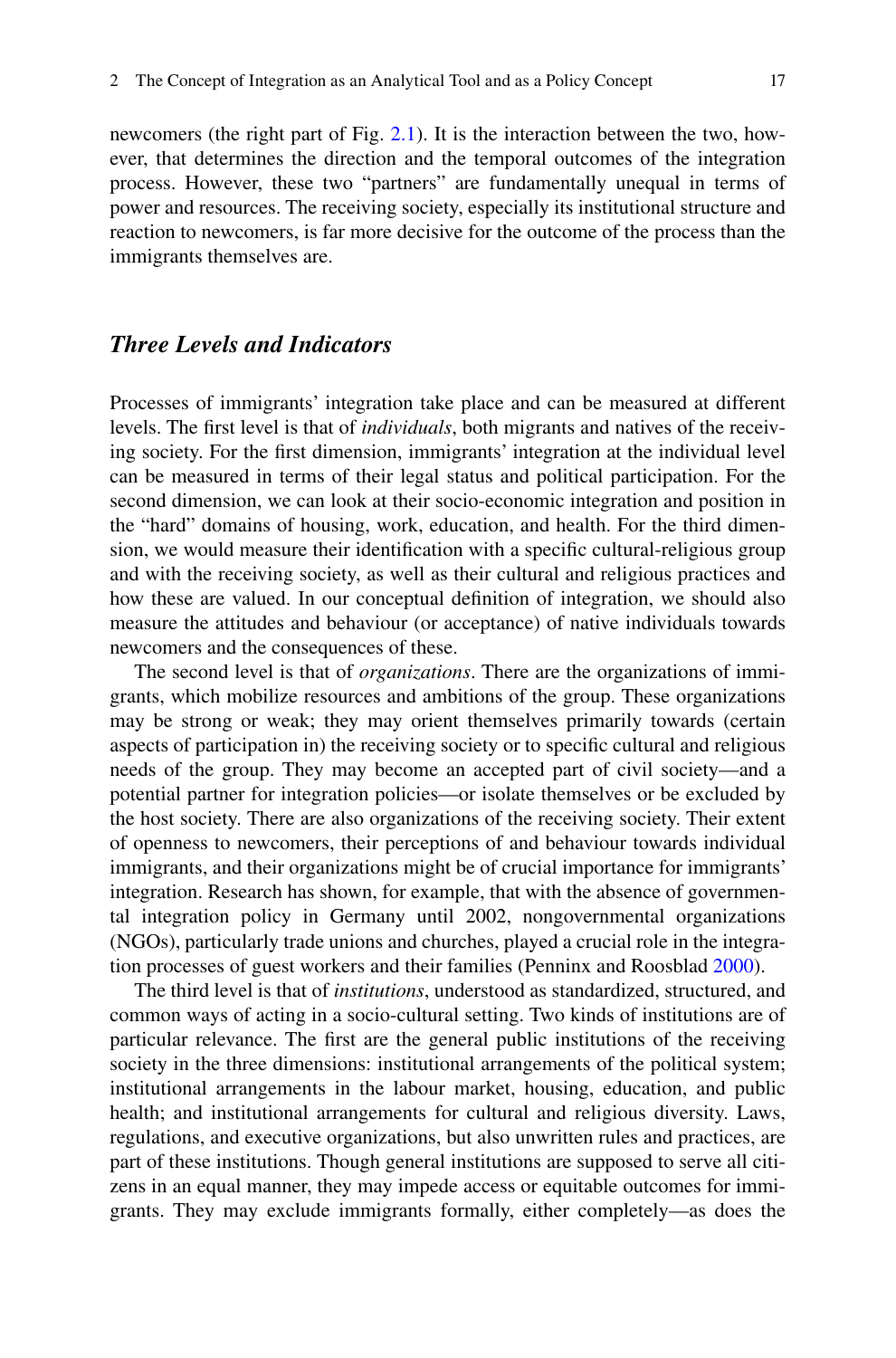political system of most countries—or partially—as when social security and welfare systems offer only limited services to non-citizens. Yet, even if access for all residents is guaranteed by law, institutions may hamper access or equitable outcomes by virtue of historically- and culturally-determined ways of operating, for instance, by failing to take into account immigrants' history, their cultural and religious backgrounds, or their language abilities. Thus, adequate functioning of general public institutions—and their potential to adapt to growing diversity—is paramount. At this level, integration and exclusion are "mirror concepts" (see Penninx [2001](#page-18-0)).

 The second type of institution that is particularly relevant for immigrants' integration is institutions specifically "of and for" immigrant groups, such as certain religious or cultural ones. Unlike general institutions, the value and validity of any group-specific institution is confined to those who voluntarily choose and adhere to them. Although their place is primarily in the private sphere, group-specific institutions may also manifest themselves as civil society actors in the public realm, as shown by the history of churches, trade unions, and cultural, leisure, and professional institutions in European cities and states. Some migrant-specific institutions may become an accepted part of society, equivalent to institutions of native groups. Others, however, might either isolate themselves or remain unrecognized or even excluded.

 Different mechanisms operate at the individual, organizational, and institutional levels, but the outcomes at all of these levels are clearly interrelated. Institutional arrangements largely determine organizations' opportunities and scope for action, and they may exert significant influence on how immigrant organizations develop and orient themselves. Institutions and organizations, in turn, together create the structure of opportunities and limitations for individuals. Conversely, individuals may mobilize to change the landscape of organizations and may even contribute to significant changes in general institutional arrangements. In view of the uneven distribution of power and resources noted above, such examples are scarce but they are not nonexistent.

#### *Time and Generations*

 The heuristic model developed and explained above may be used as a tool to describe and analyse the position of individual immigrants and groups of immigrants at a certain point in time. But an important element in the logic of integration processes is the time factor. Integration of newcomers is a long-term process by its very nature. This immediately becomes apparent if we look through the lens of newcomers. At the individual level, adult immigrants may adapt cognitively and adjust their behaviour when they learn how things are done, by whom, and so on. This part is relatively easy and pays off quickly. However, their adaptation in the aesthetic (relating to the five senses) and normative realms takes more time. Feelings, likes, dislikes, and perceptions of good and evil remain rather persistent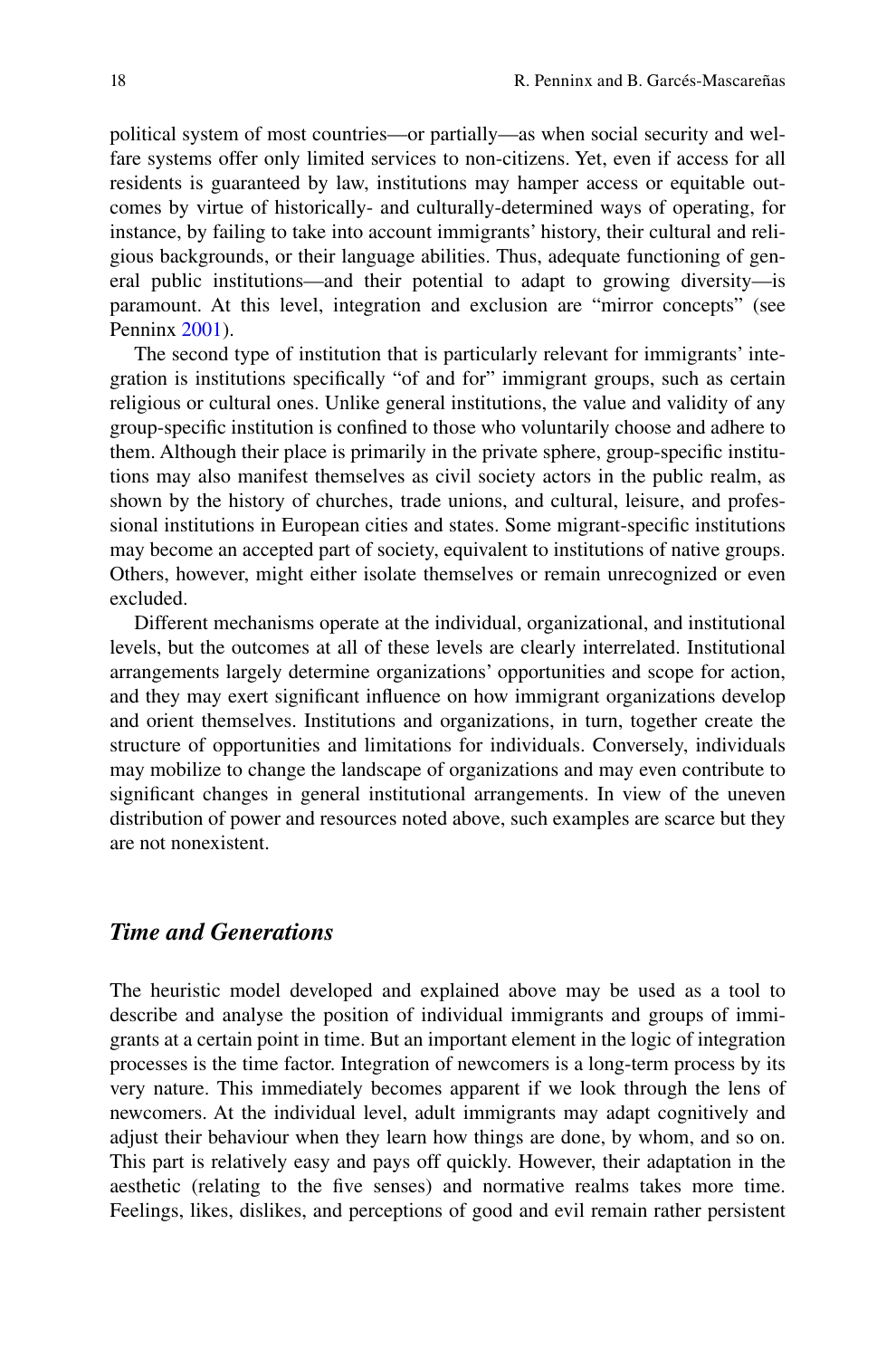over a lifetime. Though this may be a general pattern for all human beings, it becomes especially manifest in those who have changed their environment through migration (for an overview of these aspects of the adaptation process see Van Amersfoort [1982](#page-19-0) , 35 ff.).

 The situation of the descendants of immigrants generally differs in this respect. Although they do become familiarized with the immigrant community and possibly its pre-migration background through their primary relations in family and immigrant community networks, they simultaneously become thoroughly acquainted with the culture and language of the society of settlement, not only through informal neighbourhood contacts starting in early childhood but especially through their participation in mainstream institutions, particularly the education system. If such a double process of socialization takes place under favourable conditions (in which policies can play an important role), these second-generation young people develop a way of life and lifestyle that integrates the roles, identities, and loyalties of these different worlds and situations. Because the ways of doing this are manifold, more and more differentiation develops within the original immigrant group. At the group level, this means that the litmus test for integration as an end result (being an accepted part of society)—and hence for the success or failure of policies in this field—lies in the situation of the second generation in the host society.

 In principle we can grasp the time factor by carrying out and comparing descriptive analyses of individuals and groups of immigrants at different points in time. In doing this, we should be cognizant of findings of previous historical comparative analyses. First, research indicates that integration processes are neither linear nor unidirectional. Although we have indicated before that the situation of migrants (first generation) differs significantly from that of their children and grandchildren, this does not imply that integration is the inevitable eventual outcome. On the contrary, the literature shows that setbacks may occur. Second, we should keep in mind that integration may progress at different paces in the three dimensions and even within a single dimension—for example, labour market integration may take longer than integration in the health care system. Third, we should not forget the receiving society, which changes with immigration and has to adapt its institutions to immigrants' needs. For societies without a recent history of immigration or diversity, the process may be more demanding and therefore require more time than in immigration societies.

#### **The Study of Integration Policies**

#### *A Defi nition of the Concept*

 The study of policies is fundamentally different from the study of integration processes. The essence of policies is the intention to guide and steer processes in society, in our case, integration processes of immigrants. Explicit integration policies are part of a normative political process in which the issue of integration is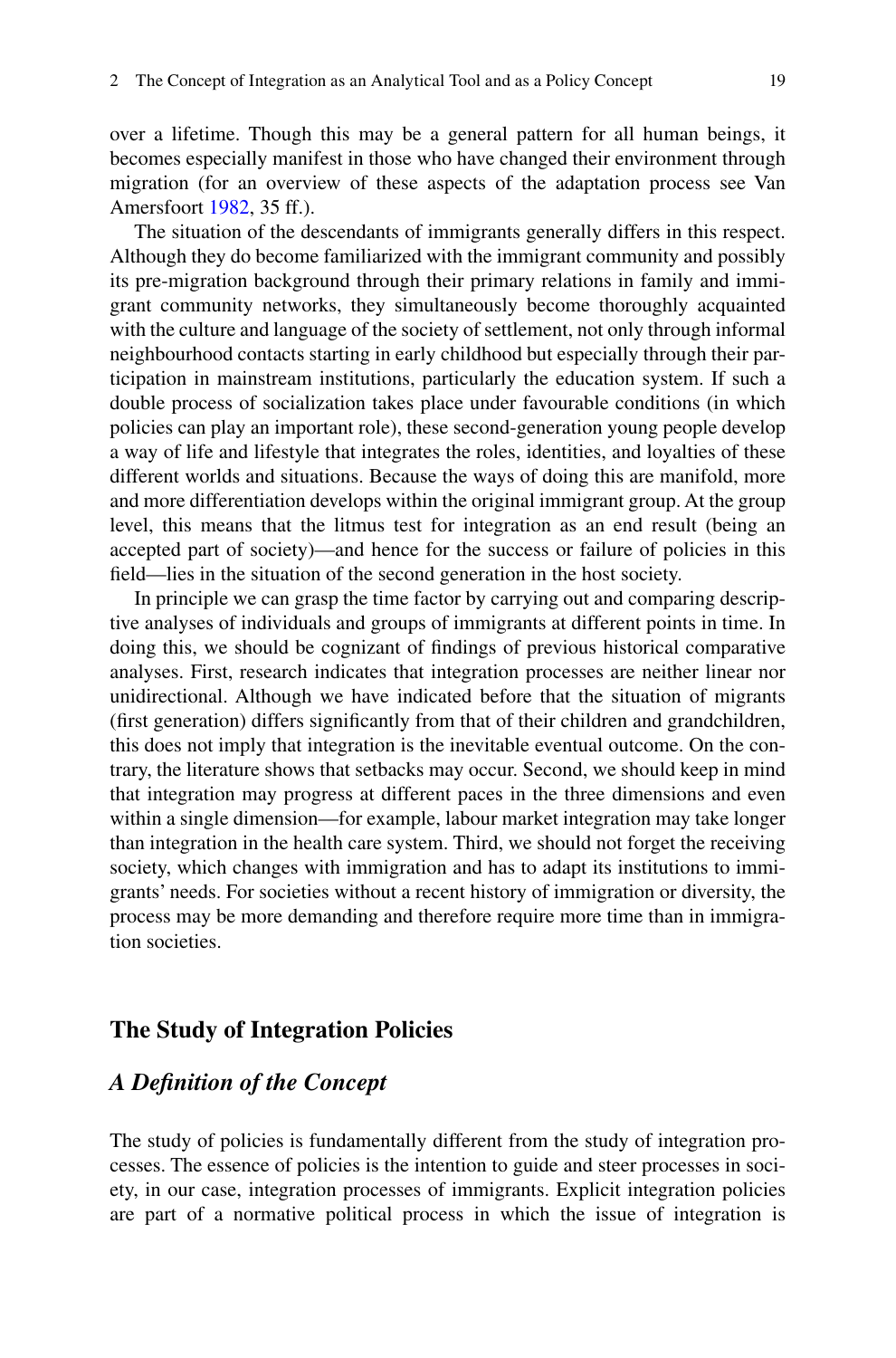formulated as a problem, the problem is given a normative framing, and concrete policy measures are designed and implemented to achieve a desired outcome. Other generic policies not specifically targeting immigrants (such as the education and health care systems, housing, the labour market, and the public regulation of religion) may exert strong influence (positive or negative) on integration processes of immigrants. Therefore, a systematic analysis of integration policies should go beyond integration policies in the strict sense.

#### *Frames*

When studying integration policies, the first question to be analysed is *how different political and social actors perceive immigrant integration in terms of policy frames and policy shifts*. A frame is a reconstruction of the problem definition of a policy issue, including the underlying assumptions of the problem's causes and possible remedies for it. This means looking at how the problem is actually defined and explained and at what is thought could and should be done about it. The problem definition takes into consideration how immigration is perceived: Is it seen as a problem or as opportunity? Who has the moral or legal right to be or become an immigrant? Who are the wanted immigrants, and who are the unwanted? For those immigrants already present in the host society, a basic question is whether they are seen as "foreigners", as "temporary guests", or as permanent members of society for whom the state accepts the same responsibilities as for native citizens, guaranteeing the same rights and providing the same facilities.

Once the problem has been defined, the next step is considering *what should be done*. In some cases, a state or a city may choose to ignore immigrants' presence and therefore avoid any special responsibility for them. This choice for a non-policy response should be understood as a policy in itself (see Hammar 1985, 277–278; Alexander [2007 ,](#page-17-0) 37 ff). In other cases, new policies may be formulated to cater for certain immigrants' needs but under specific conditions due to the alleged temporary nature of their stay. Under this guest worker approach immigrants' otherness may be "tolerated" and even encouraged though their residence rights may be curtailed in the long run. Finally, if immigrants are perceived as permanent residents, inclusion is the main response. This takes different forms, however. Coinciding with the model on integration policies proposed by Entzinger (2000), integration policies may differ significantly with regard to the three dimensions of immigrants' integration identified earlier; that is, the legal-political dimension, the socio-economic dimension, and the cultural-religious dimension.

In terms of the first dimension, legal recognition and political participation, policies may recognize immigrants as permanent foreign residents (the so-called "denizens"), thus incorporating them socially but limiting their political rights, or immigrants may be accepted as full citizens, thus removing all barriers for and even promoting naturalization. In terms of equality, the socio-economic dimension, specific policy measures may be devised catering for immigrants' interests and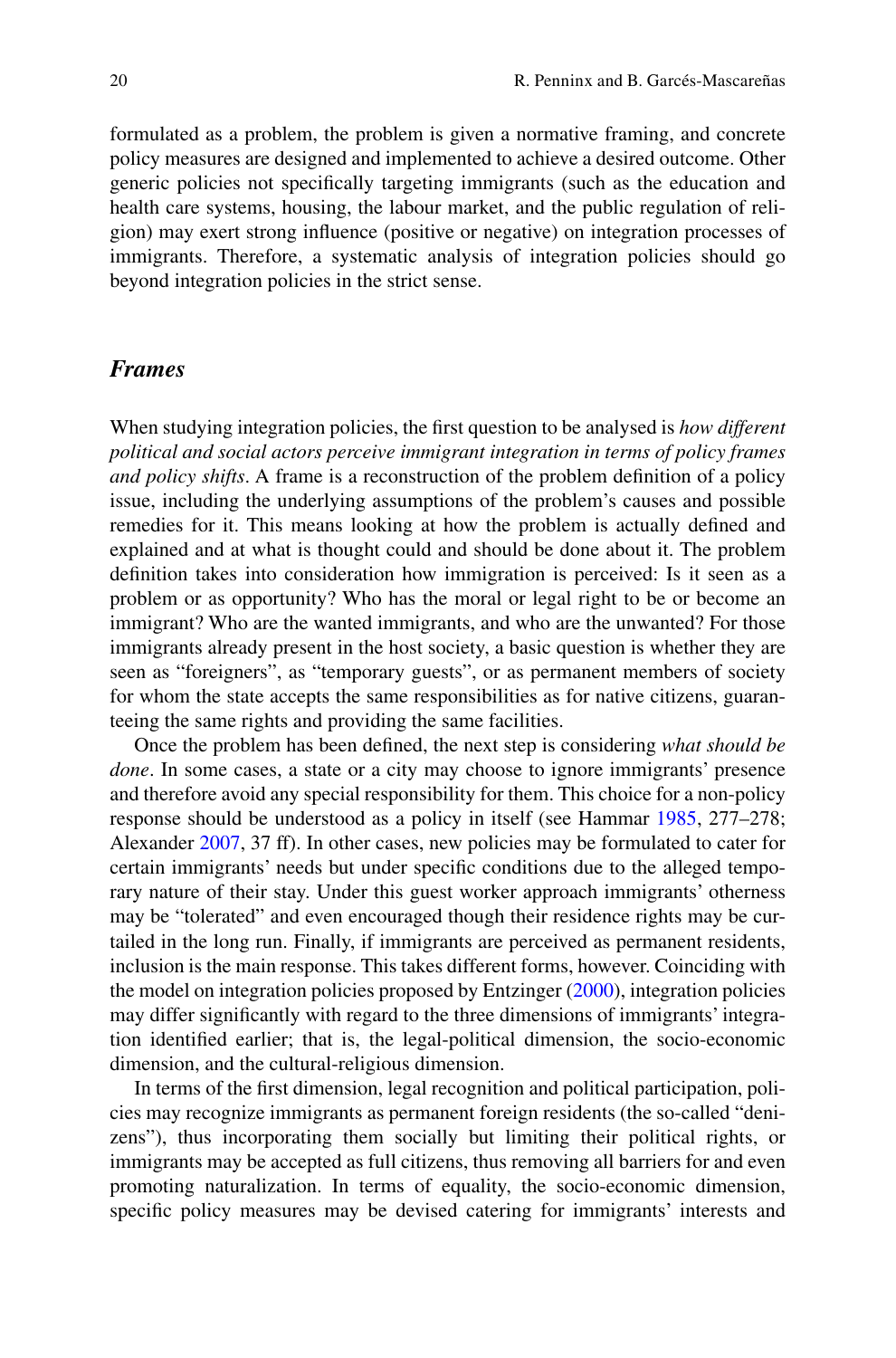needs, or policies may merely address the common interests of citizens in general. Finally, in terms of diversity, the cultural-religious dimension, policies may be designed under two very different premises. The first is that integration demands the adaptation and learning of immigrants but also significant changes in access to and the working of institutional structures of the host society. The second is that societal rules and structures, including underlying norms and values, should be taken as a given and immigrants should (voluntarily or even as a mandatory task) adapt to them.

 Finally, the third question to be addressed is *for whom are integration policies meant*. Migrant integration policies that designate specific groups of immigrants as target groups are different from policies that focus on all immigrants and are even more distinct from policies targeting all individuals regardless of their origin or targeting natives, established civil society, and the general institutions of society. In practice, these different approaches result in very different policies, again with regard to the three dimensions of integration: Political rights can be granted to immigrants as individuals, for instance, by granting voting rights, or as groups, which often means the creation of representative bodies. Policies may seek to promote equal opportunities for all citizens, meaning equal access to housing, education, health care, and the labour market, or they may seek to promote an equal share in access to these goods and services. Finally, cultural diversity can be promoted as an individual or group right, the latter often implying state support to immigrants' own organizations and institutions.

 Frames cannot always be analysed directly; they often have to be reconstructed from policy documents and political discourse. When a policy is defined, it generally includes an explicit formulation of the perceived problem and the desired outcome of the specific efforts encompassed by the policy. Thus, politically debated statements in and about policy documents contain the essential elements of policy frames. The most important elements to be studied and compared are the general assumptions and orientations about the causes of the problem and remedies as well as basic concepts used (or explicitly rejected); the general aims of policies and dimensions of integration addressed; and the definition of the main target groups.

#### *Policy Measures*

 Policy documents may be closer to policy discourse than to policy practice. In this regard, it is fundamental to complement any study of policy frames with a concrete and detailed analysis of actual policy measures. This means looking at the programmes in place and again identifying in which of the three dimensions of integration they are to be categorized, what their main goals are, and who they target. As said before, the study of integration policies cannot in general be limited to analysis of explicit integration policy measures. Programmes addressing the population as a whole or specific socio-economic groups within it, regardless of whether they are of immigrant origin, as well as general institutional arrangements in areas such as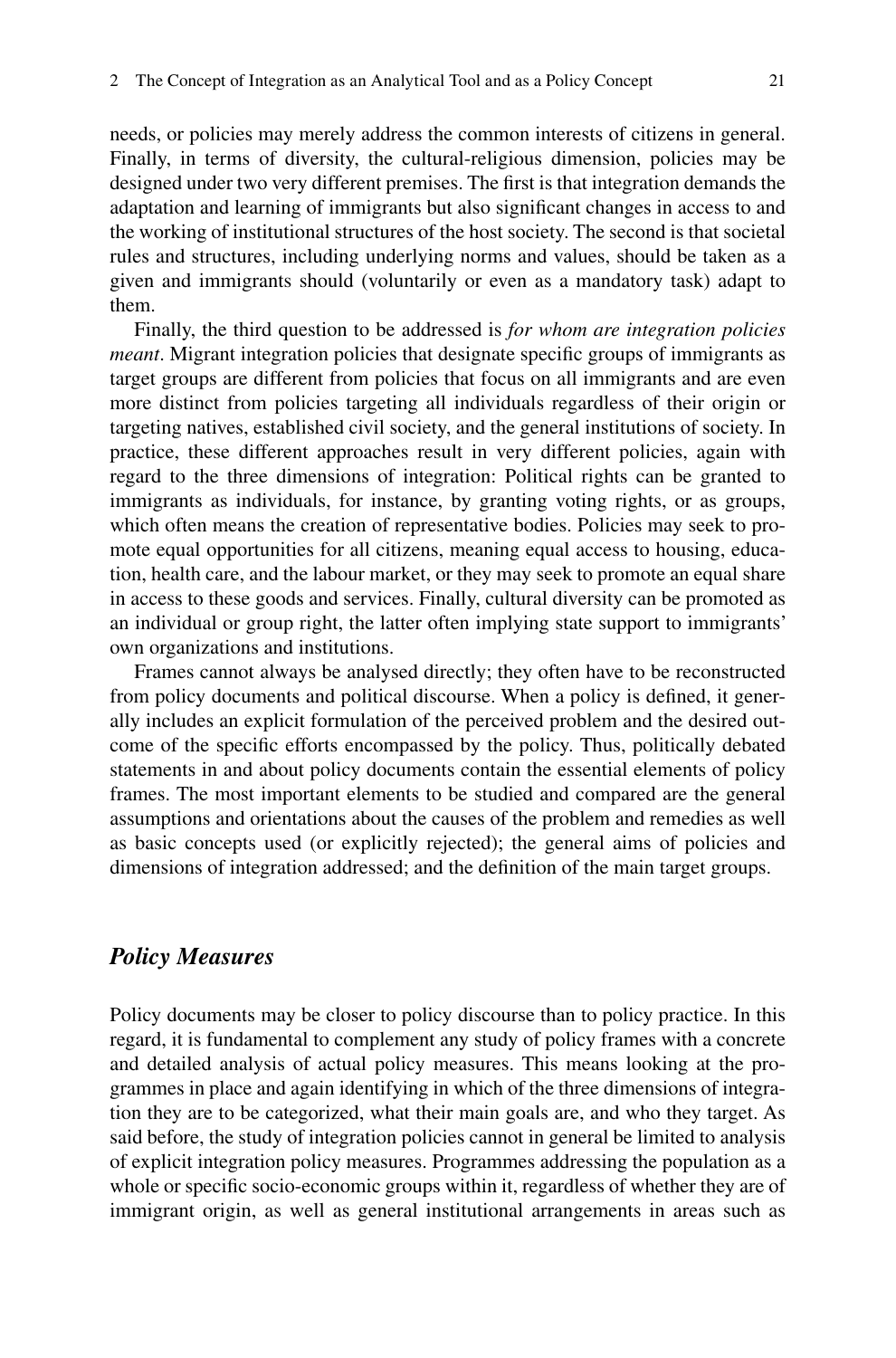education, health care, housing, and the labour market, may be as fundamental (or even more) in fostering (or not) the integration of immigrants. Neither should we overlook how these policy measures are implemented in practice or to what extent and how street-level bureaucrats, practitioners, and professionals adapt them to their own goals and possibly limited resources.

In this regard, the study of policy measures entails a triple difficulty:  $(i)$  we must go beyond integration policy measures in the strict sense, which greatly expands the field of study; (ii) policy measures are seldom described in official documents and therefore are difficult to trace; and (iii) programmes are often constituted of a set of unwritten norms and practices which may vary across time and space. A way to overcome these difficulties is by conducting extensive fieldwork and, especially, interviews with the main actors involved: policymakers at the different administrative levels, practitioners and professionals in the different social areas, NGOs, and immigrant organizations. When focusing on policy measures, it is also key to examine the budgets allocated in each programme in order to get a concrete picture of what actually is being done. Interestingly, policy frames and policy measures may differ significantly in their goals, the dimensions of integration addressed, target groups, actors involved, and resources available.

#### *Governance*

Once we have identified the main policy frames and policy measures, the next question is how integration policies are organized and implemented. Regarding organization, two aspects are relevant. The first is whether the implementation of policies by civil servants and other actors is directly steered and controlled by politics or whether there is a relatively large gap between politics and policy. In highly politicized contexts, what politicians say and what actually is being done may differ significantly. The second aspect of concern is the location of the initiating and coordinating force for migrant integration within the governmental administration: Is it centrally located and coordinated by a specific ministry or department (i.e., home affairs, social affairs, or employment)? Or is it decentrally organized across all of the areas relevant to integration policies. Such questions also apply to regional and local policies (Caponio and Borkert [2010](#page-17-0)).

 If we want to examine not only how policies are organized but also how they are formulated and implemented, we should shift the focus from government to governance. This means taking into account a wider range of actors, including other administrative levels such as regional and local governments; other institutions, agencies, and practitioners within the state apparatus; and other relevant actors, such as politicians, NGOs, and private institutions. The vertical dimension of integration policymaking, that is, the relationship between the national, regional, and local levels, is of particular importance, as both municipalities and the European Union (EU) level have become increasingly involved in the making of immigrant policies. This multiplicity of levels should be analysed in detail so as to understand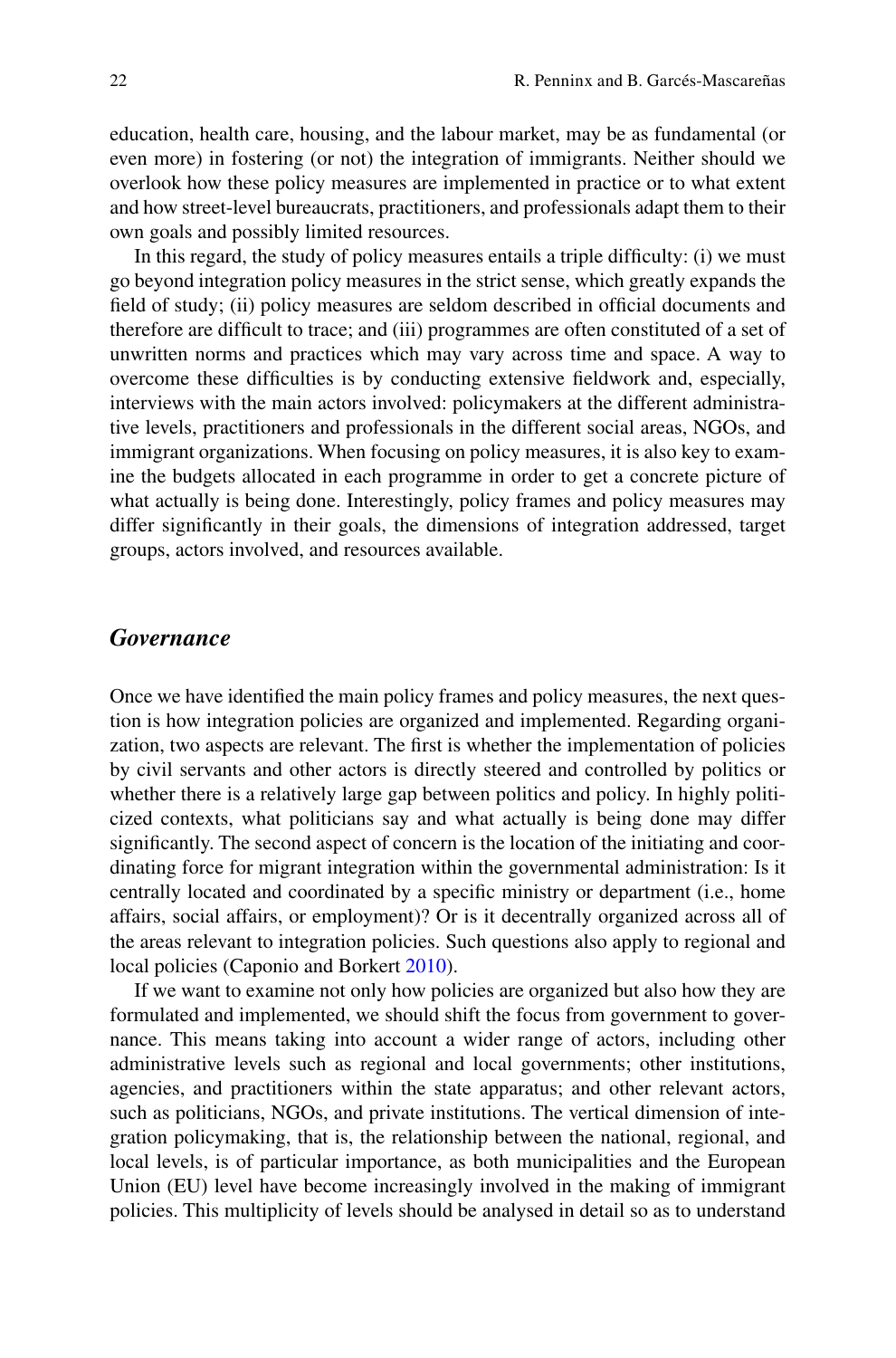how new tensions have come to the fore but also how new alliances and forms of cooperation (e.g., between the local and the EU level) have developed. Various key questions can be asked: Who is in charge of integration policies? How are the different levels coordinated? Do they respond to different political and social imperatives? Do they complement or contradict one another?

 Also to be considered is the horizontal dimension of integration policymaking, meaning whether and how integration policies are implemented by the full range of relevant actors, from private institutions to NGOs, immigrant organizations, and professionals. The central question here is who is supposed to be a relevant actor in policies. With respect to immigrants, are individual immigrants seen as primary actors? Are their organizations and other collective and institutional resources regarded as relevant? Looking at the receiving society, what main actors are involved, again at the individual, organizational, and institutional levels? Research on Southern Europe has shown that when governmental integration policies are absent, civil society actors (such as trade unions, NGOs, charities, and civil movement associations) may become key in providing various services and offering political support for immigrants' rights claims (Campomori 2005; Zincone 1998). At the same time, as noted by Caponio  $(2005)$ , such mobilization may produce a "crowding out" effect wherein native associations mobilizing on behalf of immigrants actually become the main recipients of municipal funding and partners in policymaking. Immigrants may thus be prevented from forming their own organizations.

#### *Politics and Time*

 In democratic societies, policies are part of a political system in which the majority decides. This brings an inherent danger of either a virtual absence of explicit integration policies and an avoidance of issues related to immigrants or one-sided patronizing policies reflecting mainly majority interests and disregarding the needs and voices of immigrants. Whereas in some European countries policymakers have been able to craft policies "behind closed doors" to extend political and social rights to migrants (Guiraudon 2000), in others anti-immigrant political parties have succeeded in vetoing liberal reforms and urging their governments to adopt more restrictive immigration and integration policies. An extreme case is Switzerland, where referendums can even overrule the supreme court and possibly mandate reform of the constitution, thus undermining the main tools that protect religious and ethnic minorities of immigrant origins against discrimination (D'Amato 2012).

 As integration policies are adopted and implemented in practice, another aspect of the logic of policymaking emerges. Although integration processes are long term in nature—they take at least a generation—the political process in democratic societies requires that policies bear fruit within much shorter timeframes: the spaces between elections. Such a policymaking context may lead politicians to make unrealistic promises that cannot be fulfilled in such a short period. This "democratic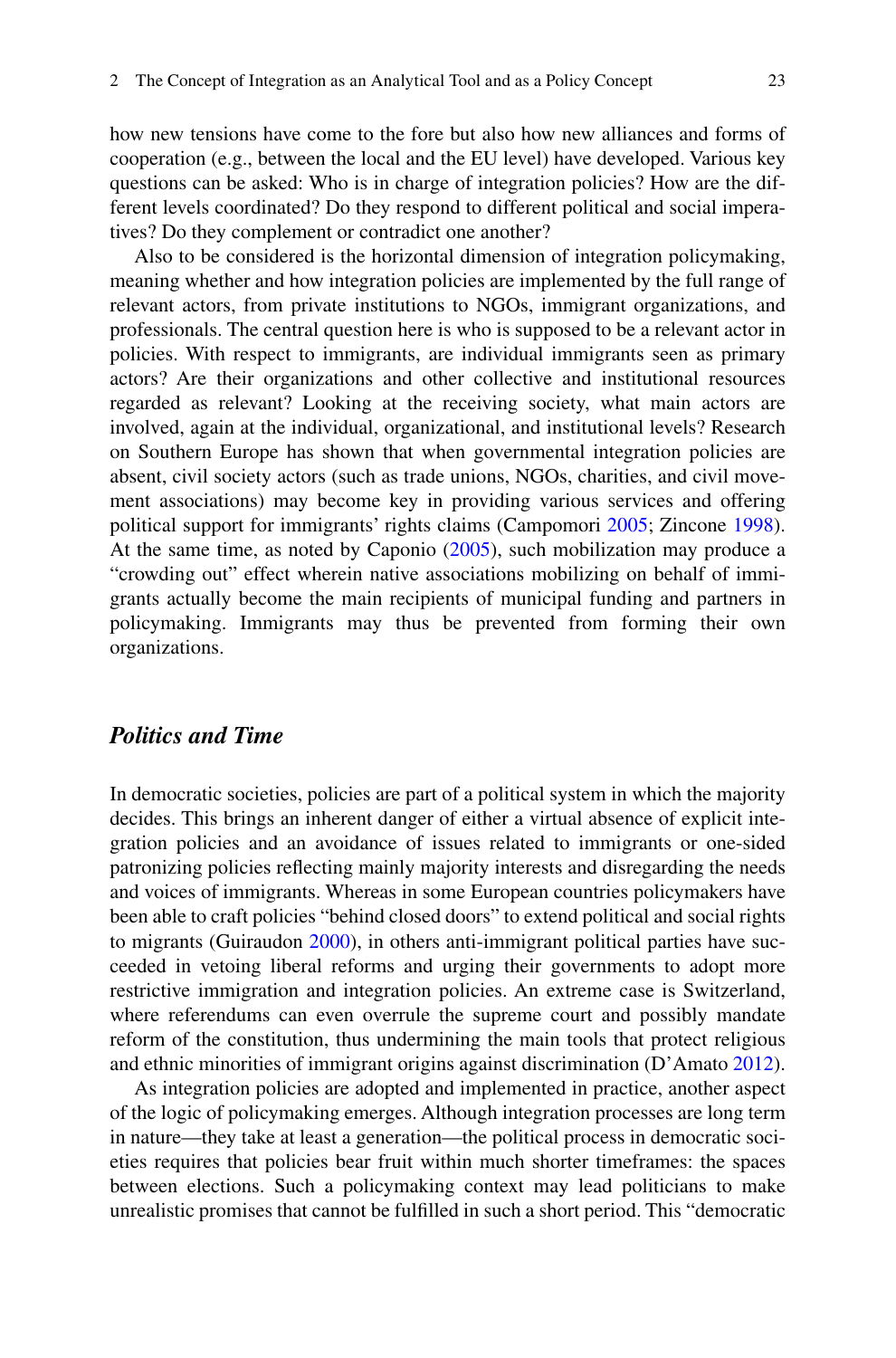impatience" in turn often produces disappointment and backlash effects (Vermeulen and Penninx [1994](#page-19-0)). The debate on the alleged failure of integration policies—and of immigrants to integrate—that has been taking place in the Netherlands since 2000 is a good example (Prins and Saharso  $2010$ ). Even more difficult than democratic impatience are situations in which anti-immigrant sentiments are translated into political movements, leading to strong politicization of the topics of immigration and integration.

#### **Comparison as a Tool**

#### *Integration Processes*

 If the immigrant integration process is propelled by interactions between immigrants and the receiving society at the different levels, within the three dimensions and taking into account the time factor, the best way to explain diversity in outcomes is through comparative empirical studies. There are two main types of comparisons, each measuring different elements of our heuristic model. In the first category are studies that compare the integration processes of different immigrant groups in the same institutional and policy context of a nation or a city. Such studies reveal that different immigrant groups may follow different paths of integration. For example, in the Netherlands, Vermeulen and Penninx (2000) show that Moluccan, Surinamese, Antillean, Southern European, Turkish, and Moroccan immigrants differ in the speed of their integration and in the pathways they follow. Whereas some groups (e.g., the Chinese and Portuguese) have been quick to use the education system as a route to social mobility, other groups (such as the Turks) were more strongly involved in entrepreneurship. The consequence of such comparison is that the factors found to explain differences lie primarily in the characteristics of the various immigrant groups (thus, the left side of our heuristic model), simply because the national or local context into which immigrants are being integrated is the same.

 A second category of comparative studies examines the integration of the same immigrant groups in different national or local immigration contexts. Koopmans  $(2010)$ , for example, investigates the effects of integration policies and welfare state regimes on the socio-economic integration of immigrants in eight European countries. The comparison leads this author to conclude that multicultural policies, when combined with a generous welfare state, produce low levels of labour market participation, high levels of segregation, and a strong overrepresentation of immigrants among those convicted for criminal behaviour. Another study of this kind is The Integration of the European Second Generation (TIES) project, a comparative analysis of the position of the children of Turkish, Moroccan, and Yugoslavian immigrants in 15 cities in eight European countries (Crul et al. [2012](#page-18-0) ). That research asked how we might explain the higher educational attainment of second-generation Turks in Sweden and France compared to that in Germany and Austria, and why attainments are different when it comes to access to and integration into the labour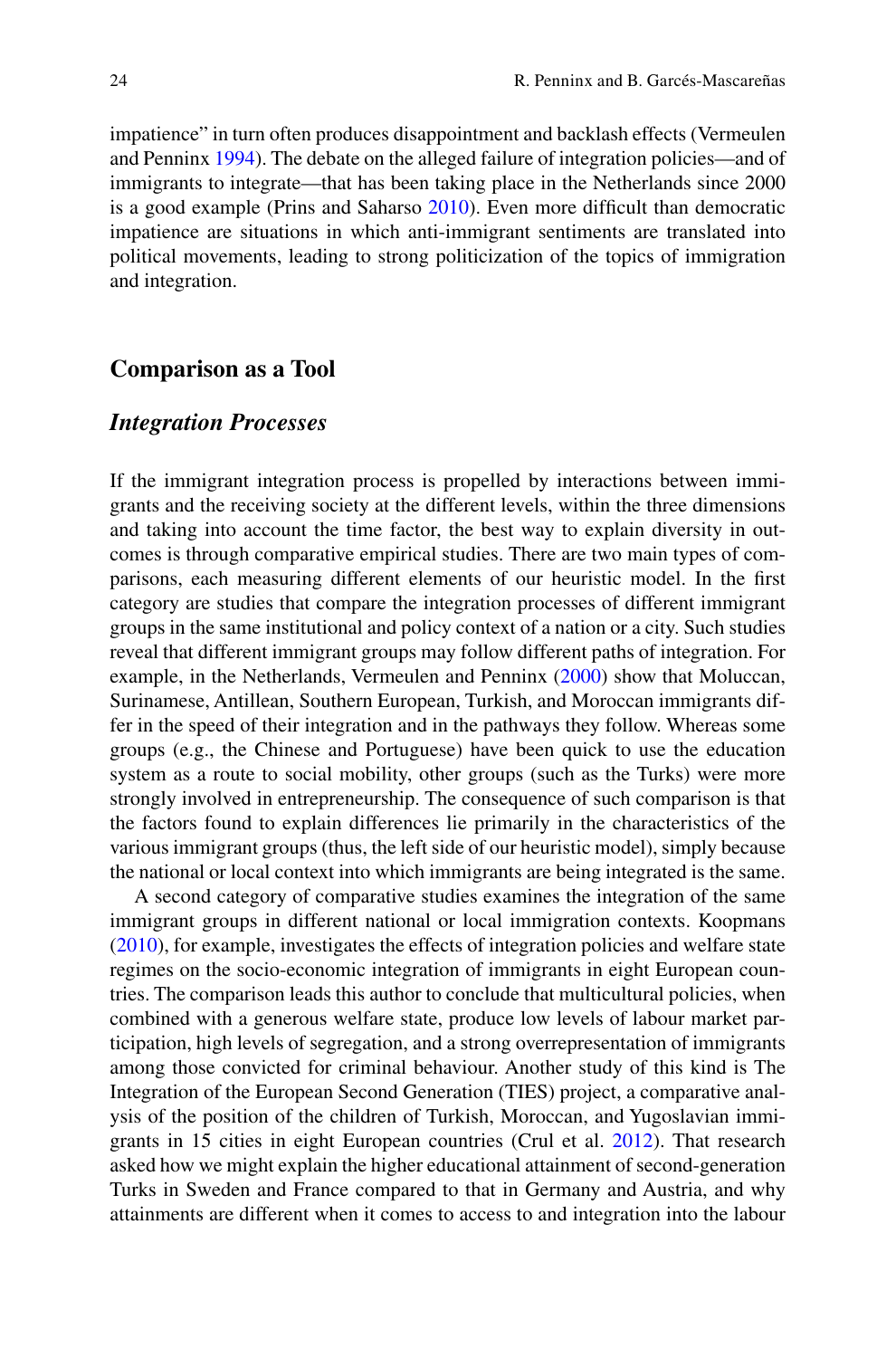market. One of its conclusions is that the contextual conditions created by institutions (e.g., schooling arrangements and labour market, citizenship, and welfare policies) are paramount to explain differences in educational and labour outcomes. Comparisons examining the same groups in different contexts tend to find the main explanatory factors residing in the receiving society and mostly at the institutional level (the right side of Fig. [2.1](#page-6-0)).

#### *Integration Policies*

 Comparative studies are also a tool to understand what conditions account for the emergence of different integration policy models as well as the factors that explain recent trends of convergence in both policies and practices. To explain such differences, various typologies have been developed. One of the most cited is the study by Brubaker (1992) of citizenship policies in France and Germany arguing that the different nation-building histories of France and Germany have led to distinctive conceptions of citizenship. Focusing on the degree of accommodation or acceptance of minority group cultures, another highly cited categorization is that by Castles [\( 1995](#page-17-0) ), which distinguishes between differential exclusion, assimilation, and pluralism. Though these typologies are based on rich historical accounts of integration policy development in different European countries, their relevance has been increasingly questioned. The multitude of national models of integration policies in existence has been criticised for overlooking the importance of the transnational and local levels as well as for minimizing internal incoherencies and changes over time.

 During the past decade, comparative studies have rendered the analysis and explanation of integration policies significantly more complex by taking into account the supranational (particularly European), regional, and local levels; by focusing on particular policy domains; and by examining the impact of a set of compound factors such as politics and the party system, the constitutional courts and judiciary power, welfare state regimes, and the role of civil society, the media, experts, and civil servants. At the local level, Alexander (2003, [2007](#page-17-0)) was one of the first scholars to look at the city as the central unit of comparison, building a theoretical model to explain local policy reactions to migrant settlement over time and across a wide spectrum of cities and policy domains. Based on the concept of "host– stranger" relations, he distinguished four types or phases of local policies: a nonpolicy, a guest worker policy, an assimilationist policy, and a pluralist policy. Though Alexander's typology has been criticised as teleological, as well as for pay-ing insufficient attention to policymaking and implementation (Caponio [2010](#page-17-0)), his comparative model is still a key reference in the literature on local integration policies.

 An early example of comparative studies on particular policy domains is the comparison of the institutionalization of Islam in the Netherlands, Belgium, and the UK in the post-war period by Rath et al. (2001). Among the questions posed by that research were to what extent are Muslims being given the opportunity to set up their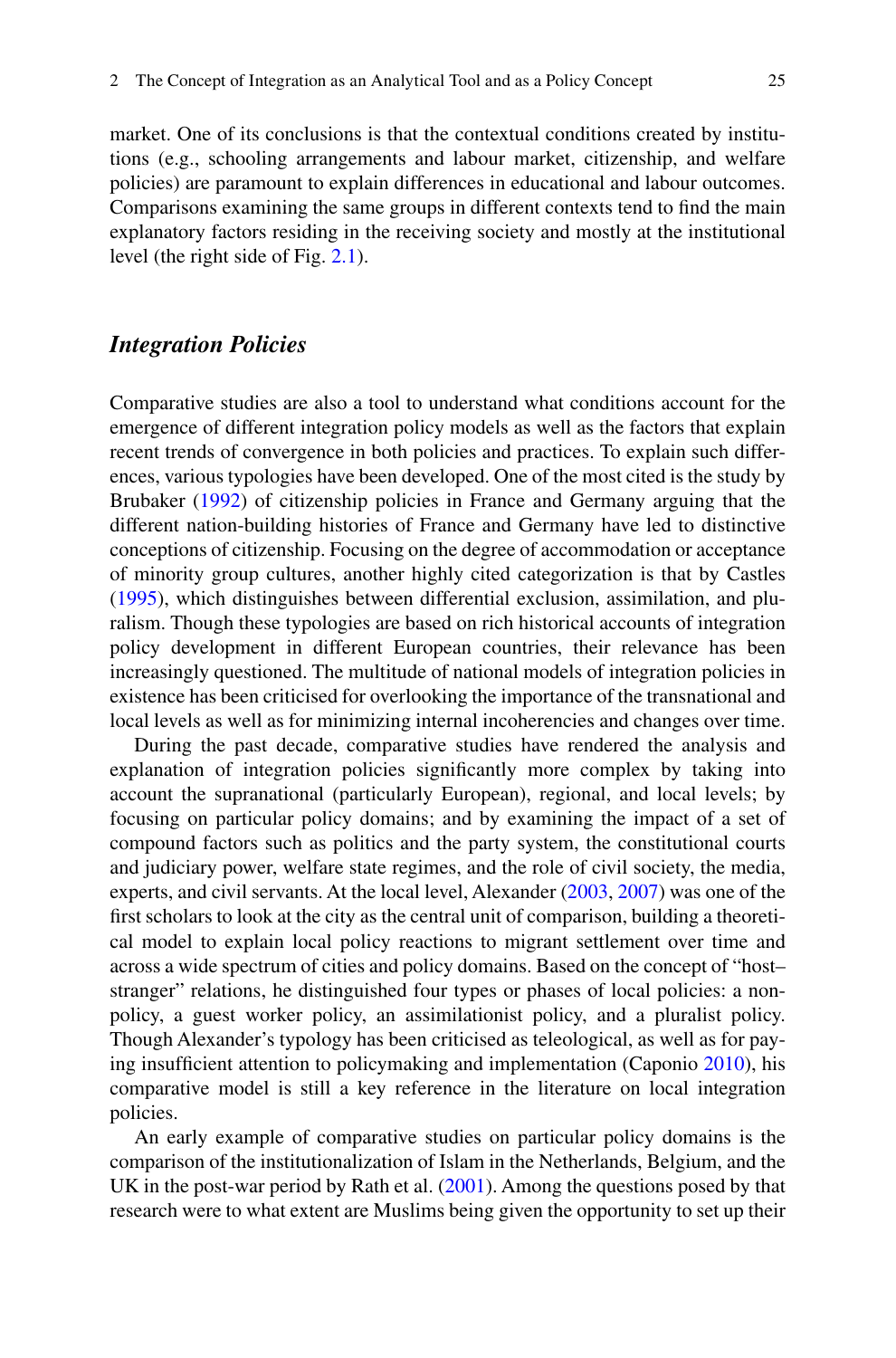institutions according to their own agenda and how are public manifestations of Islam regulated, like mosque building and Islamic religious education in schools? These authors find significant variation in the institutionalization of Islam in timing, content, and direction in the three countries considered and between different cities. Looking at policy implementation and bureaucratic practices, comparative studies show important trends towards convergence. Particularly with regard to access to services, civil servants, NGOs, and professionals seem to respond similarly to similar everyday pressures, regardless of very distinct policy contexts. For instance, in a study of how Amsterdam and Berlin policymakers and policy practitioners deal with youth unemployment among immigrant groups, Vermeulen and Stotijn (2010) point to important similarities in terms of targeting relevant groups regardless of whether local governments pursued general or targeted policies.

#### **Conclusion**

 We opened this chapter with a paradox: While many scholars reject the concept of integration arguing that it is highly normative and teleological in nature, the concept of integration nonetheless continues to be central in many studies and academic debates. How can we solve this contradiction? How can we study the process of settlement of newcomers in host societies and policies aiming to foster this process without falling into the pitfalls of the old assimilation/integration approach? With these questions in mind, this chapter presented a heuristic model for the nonnormative, analytical study of both integration processes and policies. First, we proposed a disaggregated approach to the concept of integration, distinguishing three dimensions (the legal-political, the socio-economic, and the cultural-religious), two parties (the immigrants and the receiving society), and three levels (individuals, organizations, and institutions). Second, for the study of integration policies, we suggested taking into account policy frames, concrete policy measures, and both the vertical and horizontal aspects of integration policymaking.

 While the use of this heuristic device enables a systematic and analytic description of integration processes and policies, comparison is key when aiming to explain differences (and similarities) in outcomes. In the past decade, a number of research projects have compared integration processes by focusing either on different immigrant groups in the same national or local context or on the same immigrant group in different contexts. Integration policies have also been objects of comparison. While most early studies focused exclusively on the national level, more recent approaches have taken into account the supranational and local levels, particular policy domains, and concrete implementation practices by street-level bureaucrats and practitioners. Though these researches have significantly contributed to the understanding of integration processes and policies, there is still much to be done.

 Looking at integration processes, new systematic comparative analyses might shed more light on how particular immigrant cultures and migratory histories on the one hand, and general public institutions and immigrant policies on the other, shape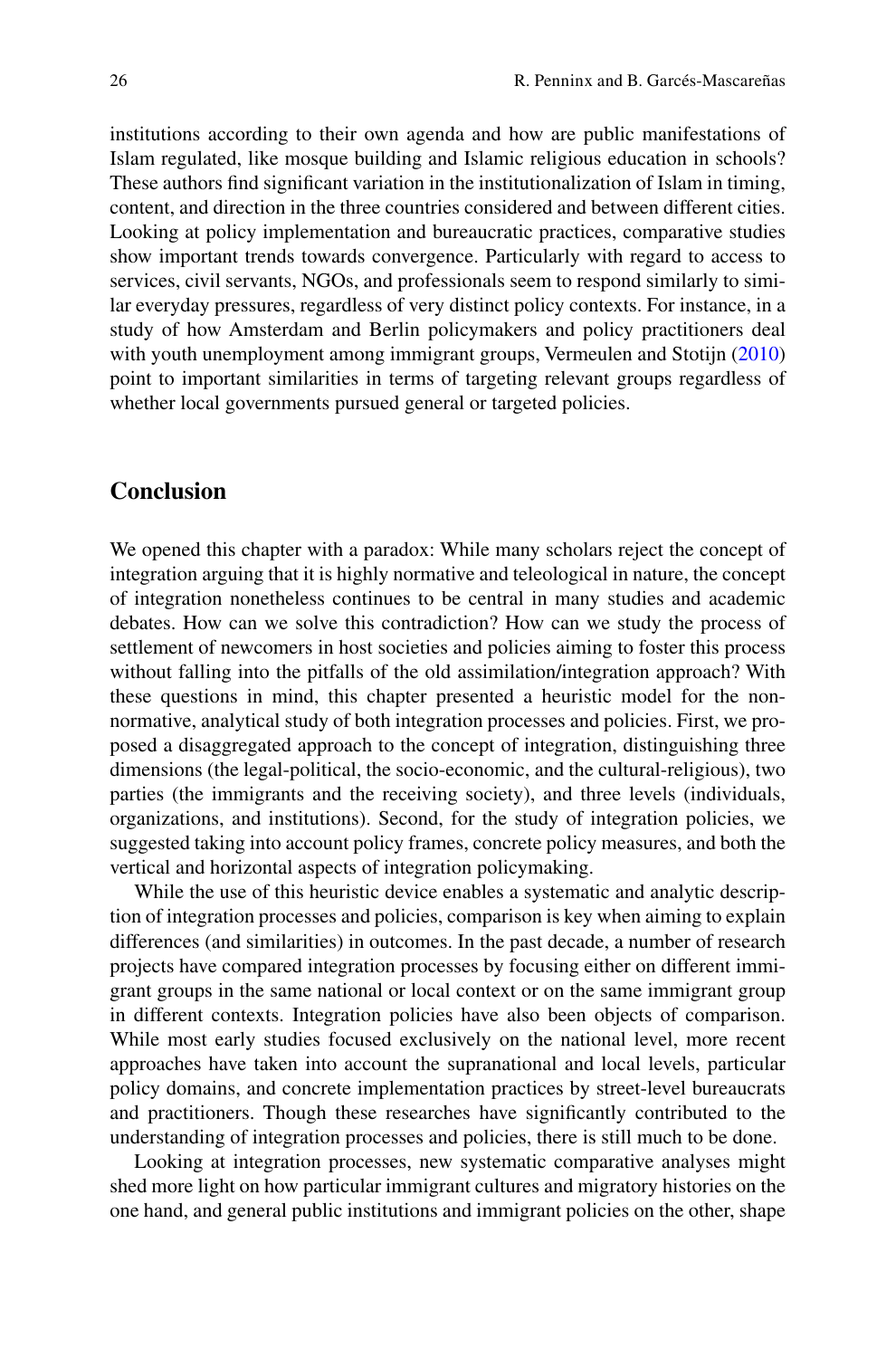<span id="page-17-0"></span>integration outcomes. If we look at integration policies, comparisons between different cities and regions in the same country and in different countries are key to enable us to understand not only local and regional policy responses but also the relationship between the national, regional, and local levels. Despite difficulty in terms of fieldwork, more research is also needed on policy implementation practices. Comparisons of these will enable us to elucidate and understand important differences between policies as written and policies as practised as well as to identify and explain trends of convergence in this regard. Finally, while comparative research on integration processes has been done in North America and Europe, most comparative research on integration policies has been limited to Europe. Going beyond these traditional geographies of comparative studies will be essential to understand how more significant differences in terms of nationhood, welfare state, or public and immigrant policies can lead to different outcomes in terms of integration processes. Looking in from the geographic outside may help to definitively strip the concept of integration of its normative and, above all, Western-centric character.

**Open Access** This chapter is distributed under the terms of the Creative Commons Attribution Noncommercial License, which permits any noncommercial use, distribution, and reproduction in any medium, provided the original author(s) and source are credited.

#### **References**

- Alexander, M. (2003). *Host-stranger relations in Rome, Tel Aviv, Paris and Amsterdam: A comparison of local policies toward migrants* . PhD thesis. Amsterdam: University of Amsterdam.
- Alexander, M. (2007). *Cities and labour immigration: Comparing policy responses in Amsterdam, Paris, Rome and Tel Aviv* . Aldershot: Ashgate.
- Bommes, M. (2012). Transnationalism or assimilation? In C. Boswell & G. D'Amato (Eds.), *Immigration and social systems: Collected essays of Michael Bommes* (pp. 107–124). IMISCOE Research. Amsterdam: Amsterdam University Press.
- Brubaker, R. (1992). *Citizenship and nationhood in France and Germany* . Cambridge: Harvard University Press.
- Brubaker, R. (2001). The return of assimilation? Changing perspectives on immigration and its sequels in France, Germany, and the United States. *Ethnic and Racial Studies*, 24(4), 531–548.
- Campomori, F. (2005). Integrare l'immigrato? Politiche di accoglienza a Vicenza, Prato e Caserta. In T. Caponio & A. Colombo (Eds.), *Stranieri in Italia: Migrazioni globali, integrazioni locali* (pp. 235–266). Bologna: Il Mulino.
- Caponio, T. (2005). Policy networks and immigrants associations in Italy: The cases of Milan, Bologna and Naples. *Journal of Ethnic and Migration Studies, 31* (5), 931–950.
- Caponio, T. (2010). Conclusion: Making sense of local migration policy arenas. In T. Caponio & M. Borkert (Eds.), *The local dimension of migration policymaking* (pp. 161–196). IMISCOE reports. Amsterdam: Amsterdam University Press.
- Caponio, T., & Borkert, M. (2010). *The local dimension of migration policymaking* . IMISCOE reports. Amsterdam: Amsterdam University Press.
- Castles, S. (1995). How nation-states respond to immigration and ethnic diversity. *New Community, 21* (3), 293–308.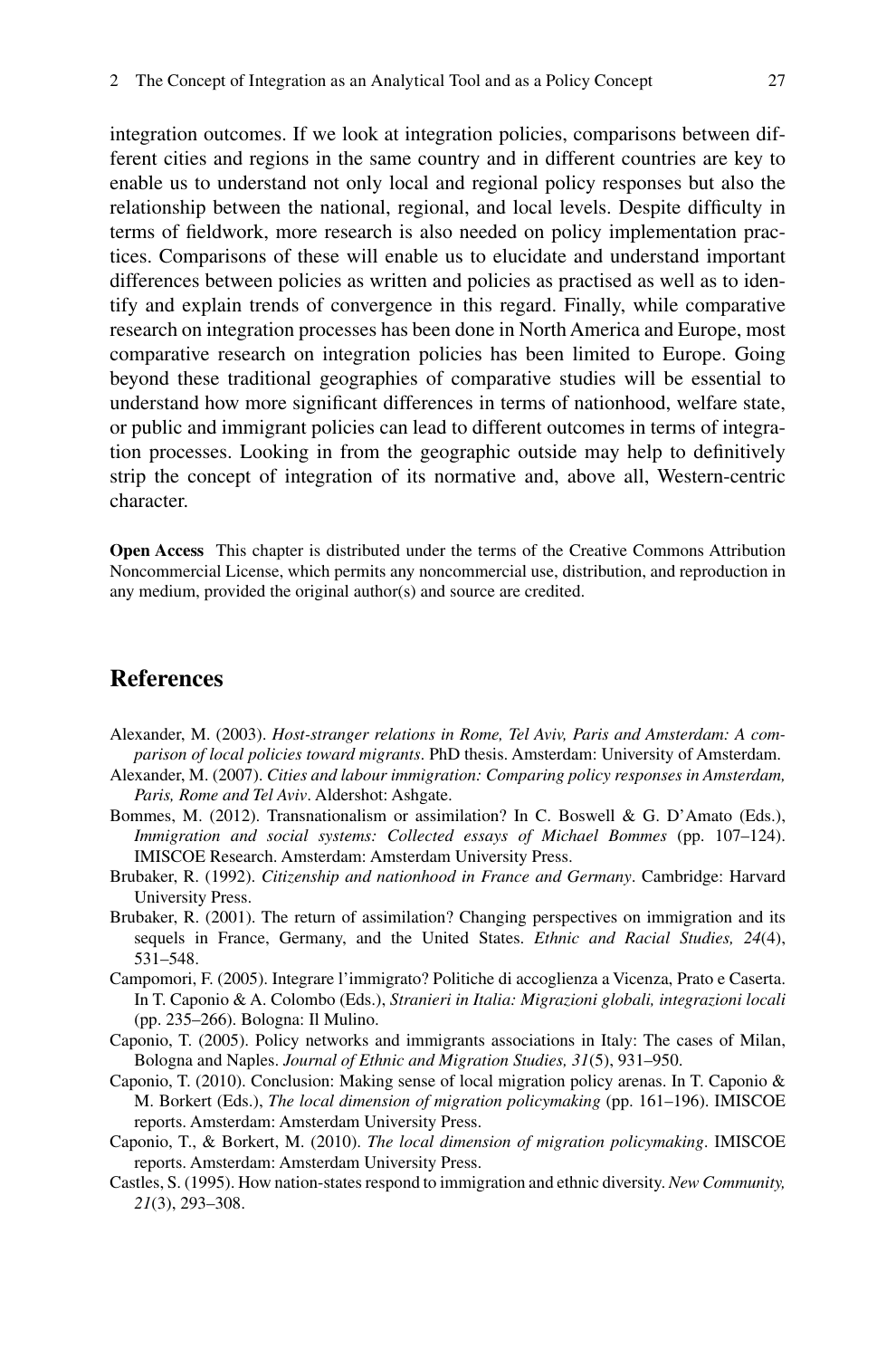- <span id="page-18-0"></span> Crul, M., Schneider, J., & Lelie, F. (Eds.). (2012). *The European second generation compared: Does the integration context matter?* IMISCOE Research. Amsterdam: Amsterdam University Press.
- D'Amato, G. (2012). The case of Switzerland. In G. Zincone, R. Penninx, & M. Borkert (Eds), *Migration policymaking in Europe.* IMISCOE Research. Amsterdam: Amsterdam University Press.
- Entzinger, H. (2000). The dynamics of integration policies: A multidimensional model. In R. Koopmans & P. Statham (Eds.), *Challenging immigration and ethnic relations politics: Comparative European perspectives* (pp. 97–118). Oxford: Oxford University Press.
- Esser, H. (1980). *Aspekte der Wanderungssoziologie: Assimilation und Integration von Wanderern, etnische Gruppen und Minderheiten, eine handlungstheo-retische Analyse.* Darmstadt, Neuwied: Luchterhand.
- Esser, H. (2001). *Integration und Etnische Schichtung. Working paper no. 40* . Mannheim: Mannheimer Zentrum für Europäische Sozialforschung.
- Esser, H. (2004). 'Welche Alternativen zur "Assimilation" gibt es eigentlich?' *IMIS Beiträge, 23* , 41–59.
- Favell, A. (2003). Integration/assimilation. In M. Gibney & R. Hansen (Eds.), *Immigration and asylum: From 1900 to the present* . Santa Barbara: ABC-Clio. Database on-line. Available at  [www.sscnet.ucla.edu/soc/faculty/favell/Clio.htm.](http://www.sscnet.ucla.edu/soc/faculty/favell/Clio.htm)
- Gibney, M., & Hansen, R. (2005). *Immigration and asylum: From 1900 to the present* . Santa Barbara: ABC-Clio.
- Guiraudon, V. (2000). European integration and migration policy: Vertical policy-making as venue shopping'. *JCMS: Journal of Common Market Studies*, 38, 251–271.
- Hammar, T. (Ed.). (1985). *European immigration policy. A comparative study* . Cambridge: Cambridge University Press.
- Heckmann, F. (1981). *Die Bundesrepublik, ein Einwanderungsland? Zur Soziologie der Gastarbeiterbevölkerung als Einwandereminorität* . Stuttgart: Klett-Cotta.
- Heckmann, F. (2006). Integration and integration policies. IMISCOE Network Feasibility Study.  [www.efms.uni-bamberg.de/pdf/INTPOL%20Final%20Paper.pdf](http://www.efms.uni-bamberg.de/pdf/INTPOL Final Paper.pdf)
- Heckmann, F. (2015). *Integration von Migranten: Einwanderung und neue Nationbildung* . Wiesbaden: Springer.
- Heckmann, F., & Schnapper, D. (2003). *The integration of immigrants in European Societies* . Stuttgart: Lucius and Lucius.
- Hoffmann-Nowotny, H.-J. (1973). *Soziologie des Fremdarbeiterproblems: eine theoretische und empirische Analyse am Beispiel der Schweiz* . Stuttgart: Ferdinand Enke.
- Joppke, C., & Morawska, E. (Eds.). (2003). *Towards assimilation and citizenship* . London: Palgrave.
- Koopmans, R. (2010). Trade-offs between equality and difference: Immigrant integration, multiculturalism and the welfare state in cross-national perspective. *Journal of Ethnic and Migration Studies, 36* (1), 1–26.
- Lindo, F. (2005). The concept of integration: Theoretical concerns and practical meaning. In O. Asselin & M. L. Fonseca (Eds.), *Social integration and mobility* (pp. 7–20). Lisbon: Centro de Estudos Geográficos.
- Penninx, R. (1989). Ethnic groups in the Netherlands: Emancipation or minority group formation? *Ethnic and Racial Studies, 12* (1), 84–99.
- Penninx, R. (2001). Immigrants and the dynamics of social exclusion: Lessons for antidiscrimination policies. In F. Lindo & M. van Niekerk (Eds.), *Dedication and detachment: Essays in honour of Hans Vermeulen* (pp. 193–211). Amsterdam: Het Spinhuis.
- Penninx, R. (2005). Integration of migrants: Economic, social, cultural and political dimensions. In M. Macura, A. L. MacDonald, & W. Haug (Eds.), *The new demographic regime: Population challenges and policy responses* (pp. 137–152). New York/Geneva: United Nations.
- Penninx, R. (2007). Integration processes of migrants: Research findings and policy challenges. *Migracijske I Etničke Teme, 23* (1–2), 7–32.